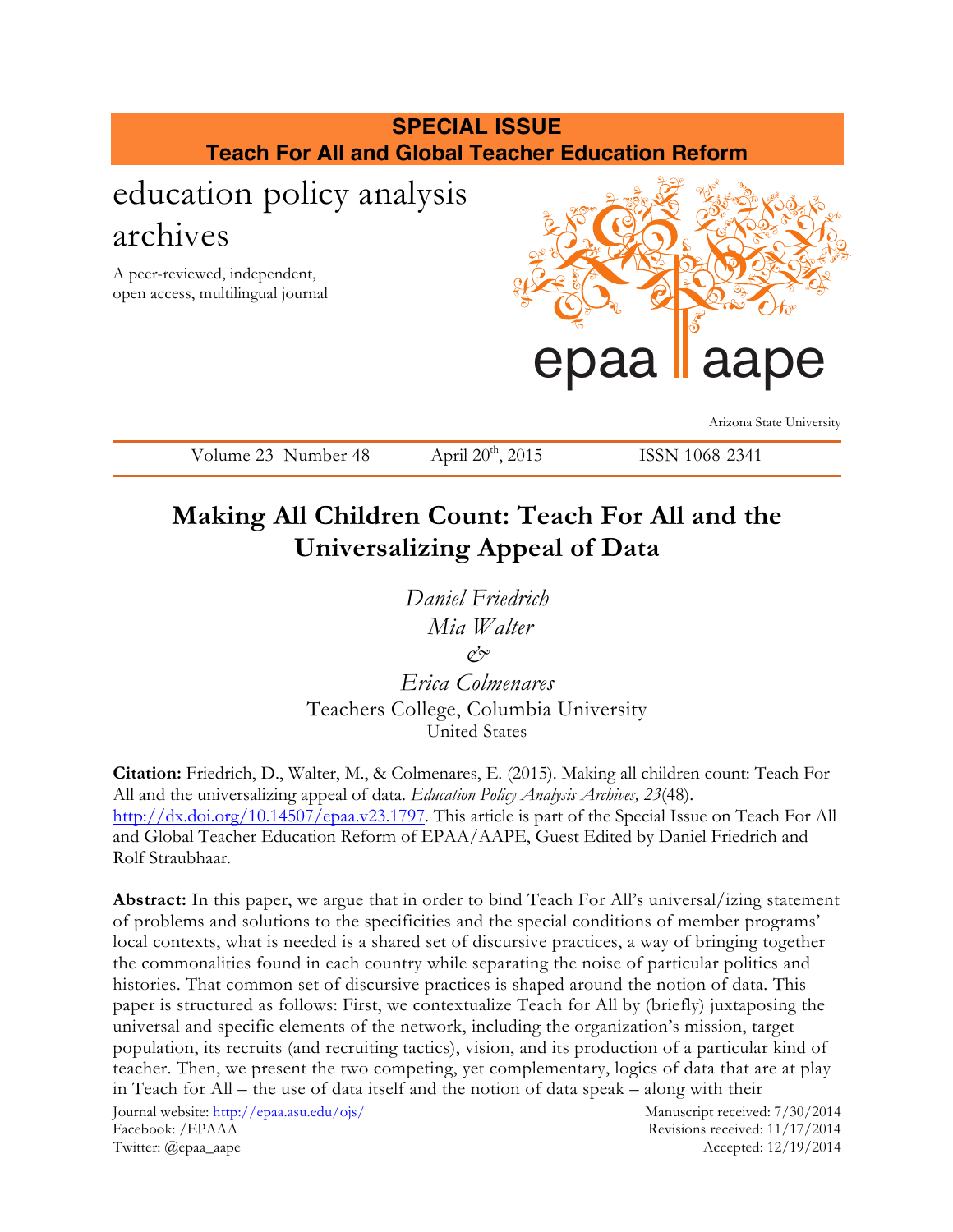underlying assumptions. We conclude by questioning the logics of this set of discursive practices, and outline our skepticism regarding how data is mobilized to produce particular subjectivities and objects.

**Keywords:** data interpretation; teacher education; globalization

#### **Que Cada Niño Cuente: Teach For All y el Llamado Universalizante de los Datos**

**Resumen:** En este trabajo, argumentamos que para ligar la declaración universal/izante de problemas y soluciones propuestas por Teach For All a las especificidades y condiciones especiales del contexto local de cada programa, se necesita de un conjunto de prácticas discursivas compartidas, esto es, una forma de entablar elementos comunes entre cada país, y separarlas del ruido producido por historias y políticas particulares. Ese conjunto de prácticas discursivas se conforma alrededor de la noción del dato. La estructura de este trabajo es la siguiente: primero, contextualizamos Teach For All brevemente yuxtaponiendo los elementos universales y particulares de la red, incluyendo la misión de la organización, la población a la que se dirige, sus reclutas (y técnicas de reclutamiento), visión, y su producción de un tipo particular de docente. Luego, presentamos dos lógicas complementarias y en competencia que son puestas en juego por Teach For All – el uso de datos y la noción de un lenguaje de datos – junto a sus suposiciones subyacentes. Concluimos cuestionando las lógicas de este conjunto de prácticas discursivas, y esbozamos nuestro escepticismo en torno a las formas en las que los datos son movilizados para producir ciertas subjetividades y ciertos objetos.

**Palabras-clave:** interpretación de datos; formación docente; globalización

### **Fazendo Com Que Cada Criança Conte: Teach For All e o Encanto Universalizante dos Dados**

**Resumo:** Neste artigo, propomos que para ligar a declaração universal/izante de problemas e soluções apresentadas por Teach For All às especificidades e condições particulares dos contextos locais de seus programas parceiros, é necessário estabelecer um conjunto de práticas discursivas compartilhadas que possa juntar tudo o que estes vários contextos nacionais têm em comum e ao mesmo tempo manter à parte o ruído de suas histórias e políticas individuais. Este conjunto de práticas discursivas compartilhadas é baseado no conceito de dados. A estrutura deste artigo segue assim: primeiro, contextualizamos Teach For All justapondo brevemente os elementos universais e específicos da rede, incluíndo a missão da organização, seu público alvo, suas recrutas (e táticas de recrutamento), sua visão, e sua maneira de produzir um certo tipo de professor. Depois, apresentamos as duas lógicas (concorrentes e ao mesmo tempo complementares) de dados usados em jogo por Teach For All – o uso de dados em si e a noção de uma linguagem de dados – juntos com suas suposições subjacentes. Concluimos ao questionar a lógica deste conjunto de práticas discursivas, e elaboramos nosso ceticismo em relação a esta mobilização de dados para produzir subjetividades e objetos específicos. **Palavras-chave:** interpretação de dados; formação docente; globalização

Teach For All is a global organization that emerged in 2007 from the combined efforts of Teach For America (US), Teach First (UK), and a group of international social entrepreneurs to bring their particular model of teacher education reform to the rest of the world.<sup>1</sup> Teach For All is a unique enterprise in that it has a very clear model for training specific kinds of people to become specific kinds of teachers, for specific populations, to produce specific solutions. Yet beyond this

<sup>1</sup> For a more detailed history of Teach For All see their website (http://www.teachforall.org), as well as Friedrich (2014); McConney et al. (2012).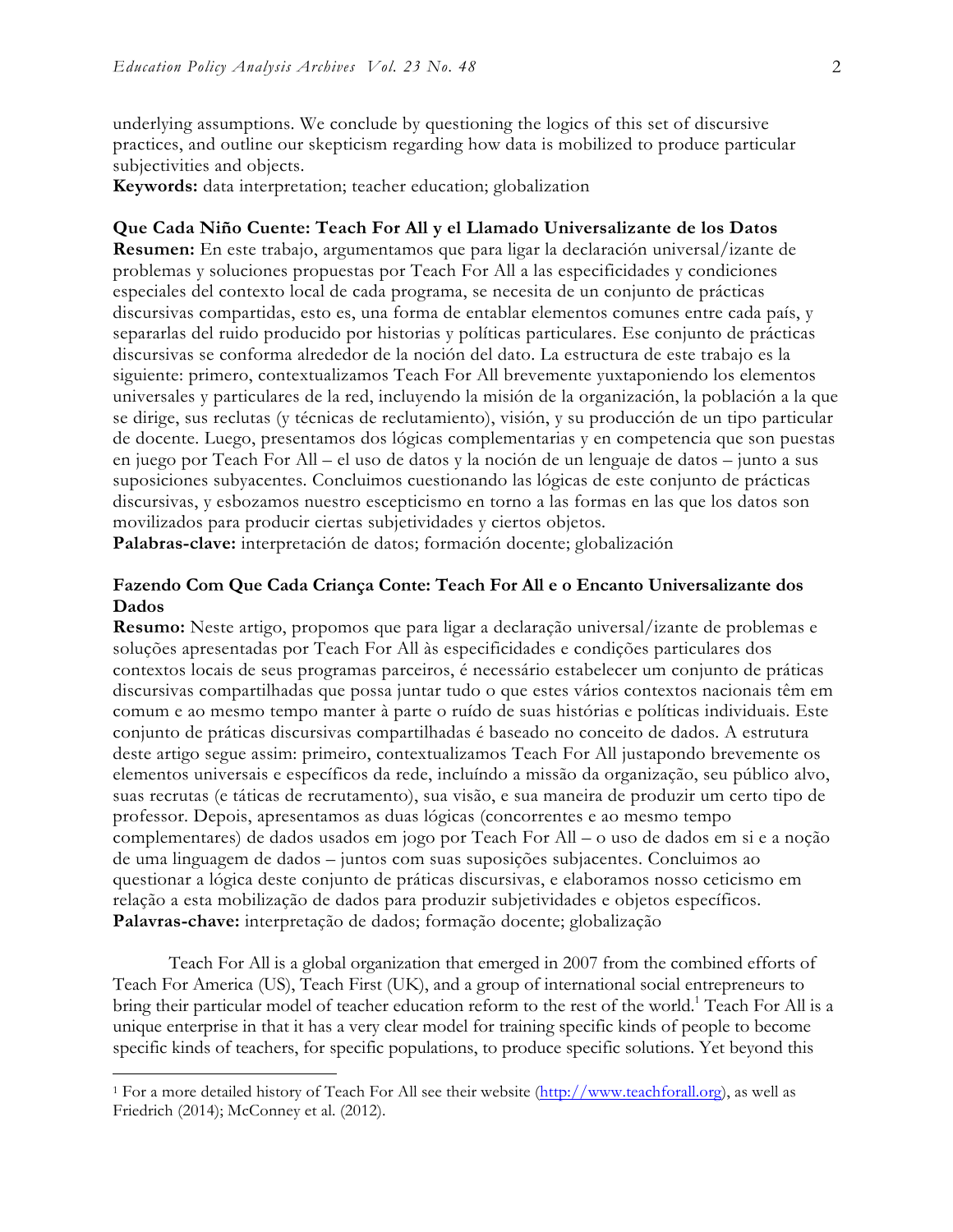specificity lies a collective claim of universal problems, with universal solutions, backed by a universal notion of justice. In the words of Teach For All's CEO Wendy Kopp: "If our problems are the same, then it gives me hope that the solutions must be sharable" (Cited in Murlidah, 2013). The solutions put forth by Wendy Kopp and Teach For All are clear-cut and center around the organization's firm assertion that the teacher is the most important variable for improving education and changing peoples' lives and destinies (Dee & Wykoff, 2013; Hess, 2006; Kopp, 2003). By providing *quality* teachers in a way that is engaging and cost-effective, Teach For All positions itself as revolutionary, subversive of the status quo, and all the while, commonsensical.

However, less clear-cut are the *shared problems* Teach For All aims to solve. Despite sweeping claims that schools (globally and in the US) are failing society and especially under-represented groups, the actual substance of the shared problems remains ambiguous. Given the shaky foundations of a problem posed as universal in settings as diverse as South Africa, Pakistan, Germany, and Israel, some questions emerged for us: what is the system of thought that allows for a problem to be posed as universal, yet have specific appeal in such different locations? What is the language in which this problem is expressed? What kinds of teachers do these discursive practices contribute to producing?

In this paper, we argue that in order to bind the specificities and the special conditions of each context to the universal/izing statement of problems and solutions that Teach For All proposes, what is needed is a shared set of discursive practices, <sup>2</sup> a way of bringing together the commonalities found in each country while separating the noise of particular politics and histories. That common set of discursive practices is shaped around the notion of *data*. Inspired by Gitelman's (2013) work in media history, we define data as the "units or morsels of information that in aggregate form the bedrock of modern policy decisions by government and nongovernmental authorities" (p. 1). We do not believe that data speak for themselves, or that the utterances of data are clear and unambiguous.

This paper is structured as follows: First, after a brief description of our methodological approach, we contextualize Teach For All by juxtaposing the universal and specific elements of the network – the organization's mission, target population, its recruits (and recruiting tactics), vision, and its production of a particular kind of teacher (Friedrich, 2014). Then, we present the two competing, yet complementary logics of data that are at play in Teach For All – the notion of *data speak* and the use of data itself – along with their underlying assumptions. We conclude by questioning the logics of this set of discursive practices, and outline some implications regarding how data are mobilized to produce particular subjectivities and objects.

#### **Methodological Approach**

In an effort to begin answering the questions posed above, we turned to the global social media site Twitter. As real time data aggregator, Twitter acts as a digital archive, capturing the opinions and commentary of its 234 million active users. <sup>3</sup> Among these users are the Teach For All Network, its thirty-four partner organizations, and a growing global teaching corps. We examined their accounts to better understand how the Teach For All message of *one problem, one solution* is discussed, taken up, and disseminated. Specifically, we collected all of the tweets from the accounts

<sup>2</sup> "Discursive practices are characterized by the delimitation of a field of objects, the definition of a legitimate perspective for the agent of knowledge, and the fixing of norms for the elaboration of concepts and theories. Thus, each discursive practice implies a play of prescriptions that designate its exclusions and choices." (Foucault, 1977, p. 199)

<sup>3</sup> https://about.twitter.com/company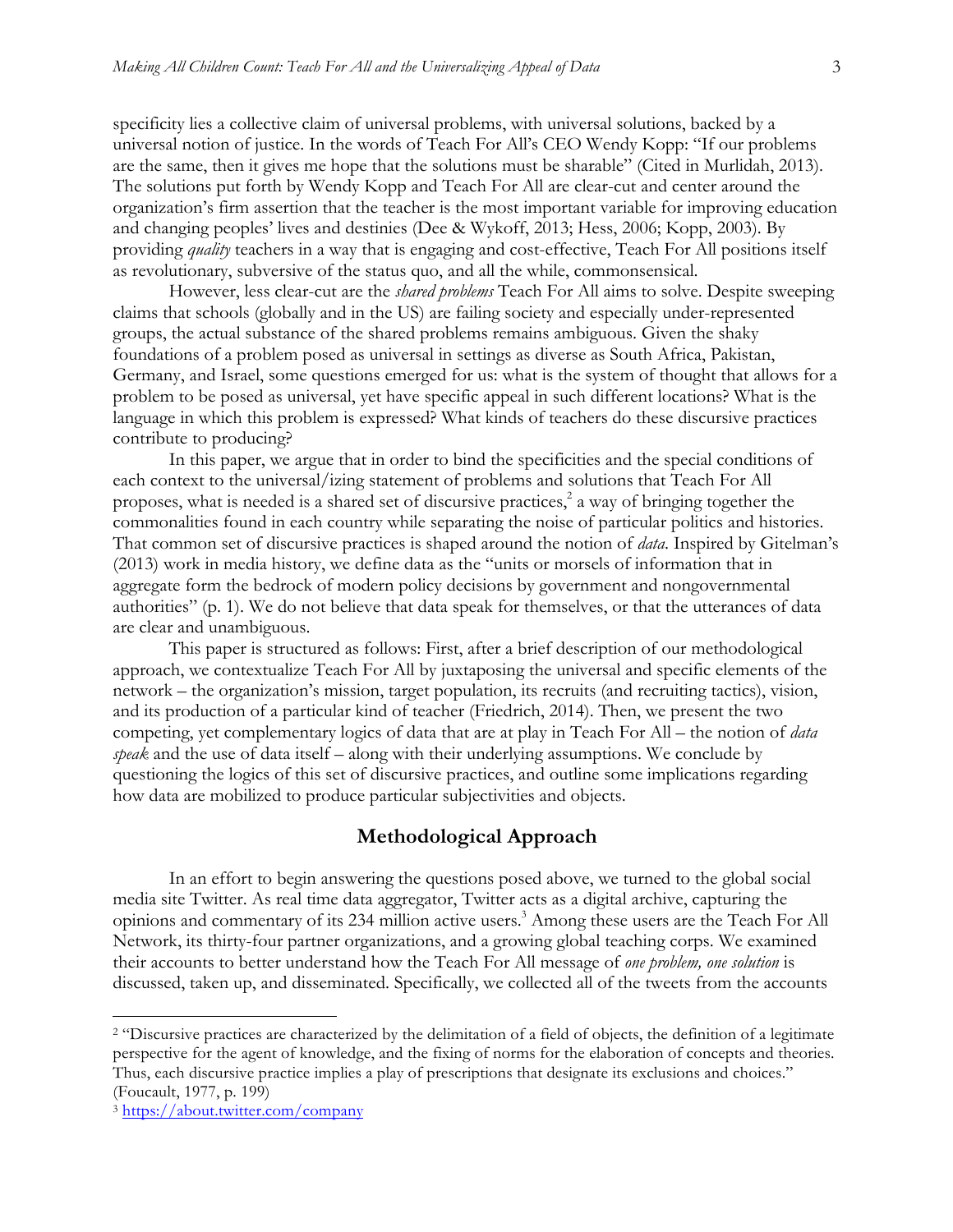of the Teach For All Network, Wendy Kopp, all Spanish and English-speaking member organizations, and the CEOs of these organizations for the month of October 2013, coinciding with the annual Teach For All Global Conference. <sup>4</sup> In all, we examined 26 Twitter accounts and approximately 1,500 tweets and retweets. We combed through all the documents and files the tweets linked to, as well as the programs' websites. We then coded for emerging patterns, and using Nvivo10, we focused on the ways in which notions of data were mobilized as legitimating tools for posing specific problems.

Given the stance we take on data throughout this article, we do not consider the tweets and other documents as inherently truth-telling, thus the categories do not *emerge* from the data themselves, but from our interactions with them. We ourselves mobilize data to tell a story, to explore an issue that concerns us in relation to the ways in which educational change is framed and discussed. These discussions extend beyond the Teach For All network and have implications for the field of education writ large.

#### **Teach For All and the Universal(izing) Language of Data**

In order to understand how this discourse of data works, it is important to contextualize the conflicting and complementary ways in which Teach For All presents itself. Teach For All's programs target specifically underrepresented populations, in low-resourced schools, with high teacher turnover, and low academic achievement. The challenges facing these students, Teach For All argues, are systemic and pervasive, and include everything from economic inequalities, to racism and sexism, to language differences. In India, for example, educational inequality is linked to English language skills and widespread poverty. For those yet committed to the program's message, Teach for India retweets, "Why am I doing what I am doing when I know 800 million in this country can't afford an ice cream?" (Teach for India, 2013). Equally remote figures are mobilized across Teach For All in order to establish an urgent need for global change. For instance, Teach for Canada, one of the newest partner organizations, plucks statistics about indigenous populations to paint a dire image of the country's educational landscape. Decontextualized statistics like "Only 3% of First Nation students (on reserve) will graduate from university" (Teach For Canada, 2013) appear daily across the program's Twitter feed. The implied solution: Teach for Canada. Teach For All proposes to contribute to solving these issues with a way to cut through these barriers to educational justice: placing high-quality teachers in the schools that need them the most.

Teach For All, with its message of increasingly globalized educational crises, envisions a network of partner organizations as the most efficient and effective way to address what has become a common concern. While this network is promoted as a way to more easily share Teach For All's best practices and develop a sense of community between corps members, much of the rhetoric mirrors talk around the economies to come, whether they are called the Networked Society or the Data/Knowledge Economy (see for instance Castells, 2011). Tweets across the Teach For All network depict a rapidly changing and increasingly connected world, one that not only risks leaving underprivileged kids behind, but also eludes many in the traditional business sector. With its network of member programs and their multi-national sponsoring corporations – Credit Suisse, Deutsche Post DHL, Google, The Bezos Family Foundation, and Visa, to name a few – Teach For All invites recruits to join the ranks of the forward-looking global citizens. This not only means

<sup>4</sup> Each year Teach For All hosts a Global Conference where "pioneers in the realms of education and policy joined Teach For All network CEOs, staff, alumni, and participants in discussions of how to develop the leadership necessary for real social impact" (2014, October 30). Retrieved from: http://www.teachforall.org/en/network-learning/global-conference-2014-video-archive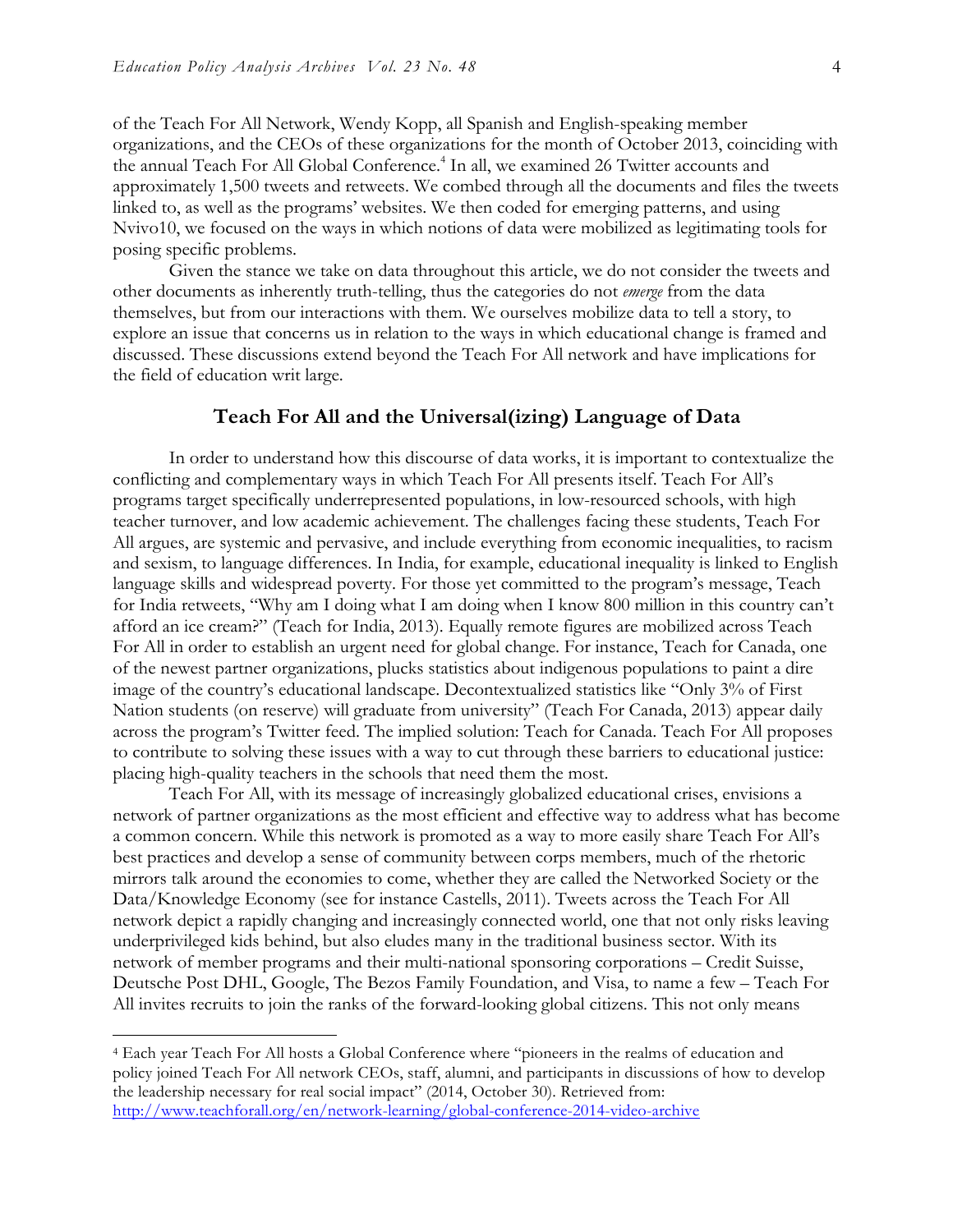offering mini-courses on leadership skills and establishing connections with executives at the world's largest firms, but also connecting Teach For All's data-driven teaching strategies with the entrepreneurial mindset required to make it in the "real world." In some ways, their approach seems to be working: Teach For All corps members are recruited from fields outside of education, and – at least according to program affiliates – they go on to land high-profile jobs and are behind some of the world's leading educational technology start-ups (Kopp, 2014). These include Khan Academy, Be a Smarter Cookie, Edthena, and Kickboard, what Wendy Kopp (2014) describes as an "app that's as easy to use as Facebook and lets educators track and share data about their students" (para*.* 12). The primacy of data across Teach For All's internal operations and marketing campaigns forms a feedback loop where global promises to transform educational data hinge upon data-dependent conceptions of teaching and learning. With the upsurge of international data gathering and Teach For All's deepening infrastructure, corps members are positioned at the forefront of the educational data market.

The development of these skills will not only help corps members in their future careers, but also develop them into specific kinds of teachers. This is a teacher who consciously and methodically makes a difference, accepts no excuses, and has the data to prove it. With the kind of tenacity our rapidly changing global economy demands, the corps member takes on a challenge before which so many of her predecessors have failed: combatting the odds stacked against disadvantaged children. In order to do so, the corps member sacrifices, for two years, more certain and material rewards, embarking in a crusade for justice. She or he does not do so alone, but is supported by a community of like-minded individuals whom s/he should rely on, without losing faith in the power of one (see Ahmann, this volume). This teacher should gather and analyze data, using this activity to improve practice, scaffolded by proven methods for capturing the minds of students. The teachers' main focus should be student learning, as demonstrated by empirical preand post-intervention data. It is only through such evidence that teachers can know for certain whether or not students have mastered a specific skill. Student data that emerge within the classroom are made increasingly legitimate and scalable when couched within Teach For All's broader rhetoric of universal educational inequality, such as its frequent references to glaring PISA scores.

The use of PISA serves to exemplify the ways in which the special conditions of each context are bound to the universal/izing statement of problems and solutions through the common language of data, bringing together the commonalities found in each country without regard to local idiosyncrasies (Popkewitz, 2011). Reading the world through data allows for visions of both scalability as well as the *highly personalized* and adaptive teaching *necessary* for succeeding in the 21st economy.

The notion of data is not that of mere numbers<sup>5</sup>. Data present us with the operationalization of human and non-human interactions into ways of measuring and informing interventions and policies. In this sense, the datum itself is an intervention, a transformation of sorts. Data transform not only the phenomena they are trying to measure, but the agents involved as well. For instance, the call for more data from inside the classroom requires educational artifacts, such as an exam, to be transformed into a homogeneous measuring tool that can then be transposed onto a cell on a table that "says" something about what is and is not working in that interaction, an approach that

<sup>&</sup>lt;sup>5</sup> Google's NGram Viewer (https://books.google.com/ngrams) contains about seven million books published between 1800 and 2008, and allows the researcher to search for particular words or phrases for frequency. When searching for the word "data", the resulting graph shows that the word was barely in use until the 1920s, but it is really in the 1950s when there is a spike in its usage. There is a steady rise in the use of the word "data" across the disciplines until the mid-1980s, when it becomes somewhat stabilized.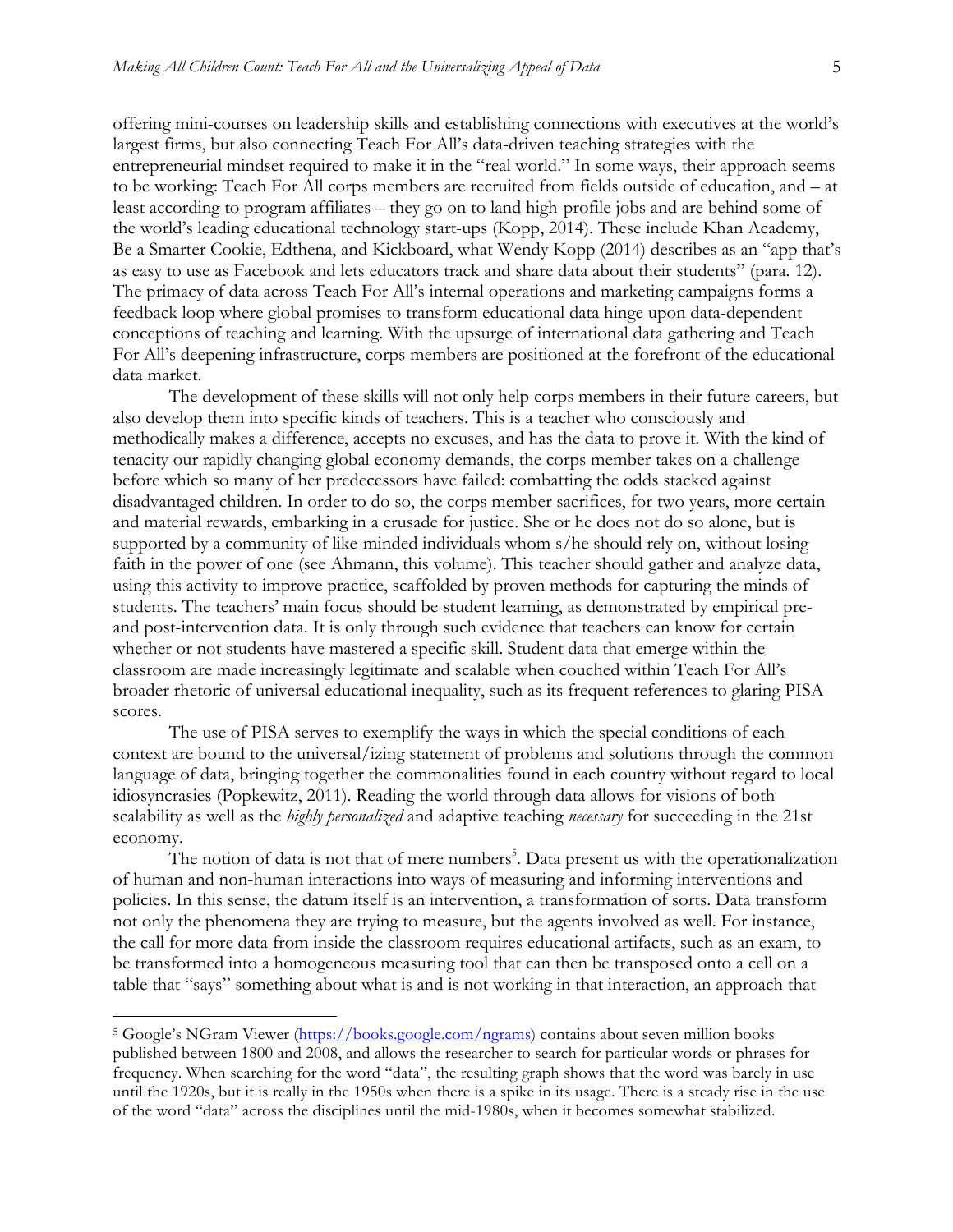requires the teacher to become a scanner. That is, since data is not merely there for the taking, the teacher must scan the classroom for possible data points to be captured and interpreted *as* data. In other words, data require our participation; data need us (Gitelman, 2013). Therefore, the very interaction between teacher, student and curriculum is transformed into something to be read – into something that is either intelligible as a source of information for policy-making, or as something not translatable into data and thus discarded.

In our current Era of Big Data (Gitelman, 2013), the push for the production and use of "big data"<sup>6</sup> in education can be understood as emerging from a confluence of discourses and technologies that transcend the field (MIT Technology Review, 2013). Without going into much detail, we first argue that this push would be unthinkable outside the framework provided by the economization of the social sphere that founds neoliberalism (Ball, 2009; Foucault, 2008; Taubman, 2009). When educational policy and pedagogical relations are read through an economic lens, they are disassembled into individuals who make rational choices guided by their own self-interest (which, as Friedman and Friedman (1990) themselves point out, is not necessarily monetary). In order to make the best possible choice, be it a choice between what sort of teacher education is preferable for a particular population, what method is best for teaching fractions, or what school to send our children to, information becomes paramount. Social justice, within this framework, is about providing all individuals with the most transparent, unbiased and clear data available so that they can in turn make the best possible choices for themselves, letting meritocracy determine the fate of rational individuals.

This move towards a neoliberal governmentality has been influenced by what Camicia and Franklin (2011) term a *neoliberal cosmopolitan discourse* that emphasizes a global community that is best related by market rationality, as well as a growing trust in numbers, to use the title of Porter's (1996) influential work. According to Camicia and Franklin (2011) "students and workers are most efficiently related through technologies of standardization, surveillance, and accountability" (p. 314). Porter (1996) discusses quantification as a technology of distance, which minimizes the need for personal trust and intimate knowledge, aiming at producing knowledge that is independent of the subjectivities producing it. Two aspects of Porter's (1996) analysis are especially relevant for the call for more data mobilized by Teach For All, which we will outline hereafter. First, Porter (1996) analyzes the invention of phenomena by the knowledge about it, providing the historical examples of crime rates or unemployment rates, to which we could add the at-risk student or the lowperforming school. The fact that these phenomena are "invented" does not mean that these categories are weak. On the contrary, once they become official, they become increasingly real, with real effects on people's lives: "Public statistics are able to describe social reality partly because they help to define it" (Porter, 1996, p. 43). The second aspect is the unique role that quantification has had in the American context, where this technology of distance becomes deeply intertwined with the ideals of a democratic society. Whereas subjective judgment and expert discretion were seen as prerogatives of the elites allowed to make those judgments, quantification led to objective knowledge seen as public and universal. It made possible the construction of rules and procedures as ways to neutralize individual agency by making anyone capable of learning said rules without the need to understand the phenomena: "The ideal is a withdrawal of human agency, to avoid the responsibility created by active intervention. Subjectivity creates responsibility" (Porter, 1996, p. 196; for the relationship between responsibility, subjectivity and justice, see also Derrida, 1990).

<sup>6</sup> Here the Ngram Viewer marks the emergence of the term "big data" in the late 1950s (with a short-lived precursor in the 1930s) with a rise in the early 1980s and a peak in the late 1990s/early 2000s. The fact that the Ngram viewer uses big data to tell us something about "big data" does not escape us.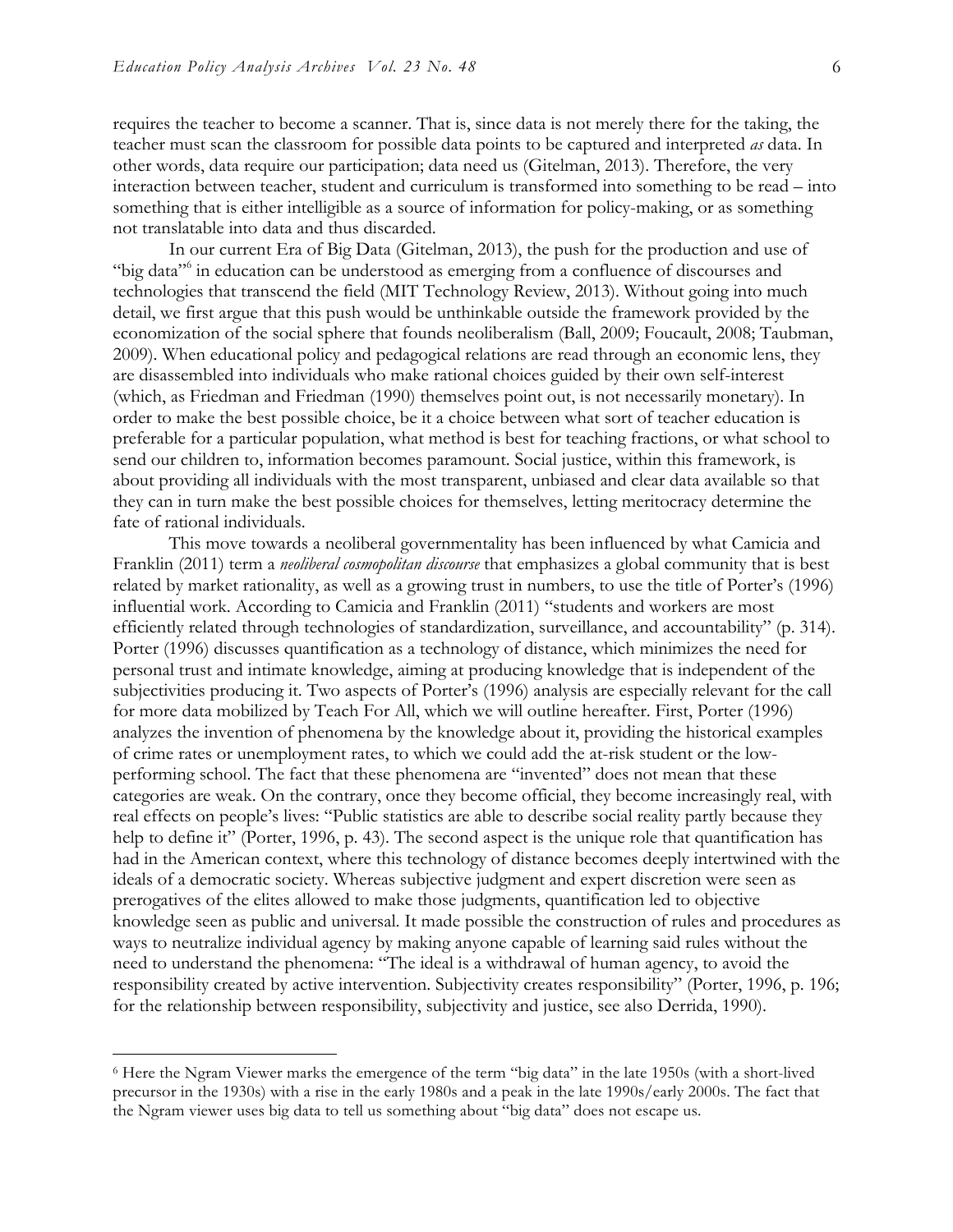The third strand that contributes to the push for the use of big data in education – and this is both a cause and effect of the push for data – consists of the technological advances made in the artifacts available for collecting, processing and communicating big data in the last two decades. This is a case in which fields of knowledge have created the technologies that produce the kind of data that have themselves invented new fields of knowledge. In other words, and taking Porter's (1996) idea of quantification inventing new objects much further, what we have here is the emergence of technologies that create new ways of studying, which create new objects and technologies, in a feedback loop that fills university departments and libraries (for a historical analysis of this phenomenon, see Kittler, 1999). In many ways, it is this very newness – and the explicit erasure of historical reference – that makes these technologies and their corresponding ways of knowing so valuable.

One phenomenon that is central to all of this is the emergence of a new privileged agent for social change. The distrust in large bureaucracies – both from within and from without the State – has combined with a concern about growing inequalities and a desire for immediate remedial action to channel the age-old discourse about change from below (from the "grass-roots") into the active production of a new subjectivity: that of the social entrepreneur (Ball, 2012; Friedrich, 2014). The social entrepreneur channels his/her willpower, capital (social, cultural, and economic), and unique disposition into innovative and risky approaches to solving issues; they experiment, then scale up whatever works. As much as the Teach for All organizations work to recruit teachers, they also frequently remind us how few recruits make the cut, for example by linking to an article that states, "A dozen Teach for All partner organizations (including ones in India, Israel, Argentina, Australia, and Spain) accept 10% or less of their applicants" (Sellers, 2013). What is not required of these social entrepreneurs is expertise in the field of their intervention – they are prized as moveable pieces within the field of social change. Take for instance a tweet in which Teach for Bangladesh mistakenly links to a critical Politico article on Teach for All with the misleading hook, "Have a read on how TFA is ensuring that the "movement" is in fact across a variety of sectors" (2013, October 26) or when Teach for Pakistan hyperbolically tweets, "Thomas Friedman talks about #TFAllGC2013 where he said being with 32 CEOs in @TeachForAll was like being w 32 Malalas" (2013, October 29). "Being a CEO" is "being a CEO" is "being a CEO," regardless of the focus of the organization. This is where the universal/izing appeal of quantification and the push for big data come in, for – with the right disposition and sufficient capital – data will tell anyone what is needed, what to do about it, and how to do it. Data speak for themselves, as long as the right individuals have the will to listen.

#### **The Two Competing, Yet Complementary Logics of Data**

The notion that data speak for themselves should not lead one to believe that the utterances of data are clear and unambiguous. In fact, we would argue that the ways in which data are being mobilized in/by Teach For All respond to two competing, yet complementary, logics.

**The notion of data speak.** The overarching logic could be described as a call for data per se, that is, as a continuous need to produce and process data about anything and everything in order to figure out problems without defining them in advance. We term this logic *data speak*, and in many ways, it gains credence in tandem with the pervasiveness of the *use of data*, a point we will return to later. We argue that Teach For All uses data speak to bind educational problems across network organizations. The programs have to buy into the common problem before they can buy into the solution. Data are used as a rhetorical tool – not only does it look and feel like a truer, superior logic; it also establishes a kind of camaraderie among those who speak it. Organizations share alarming figures of local educational disparities and retweet the difficulties facing other member programs. Global challenges beyond the reach of TFA's educational reform are also shared. For instance,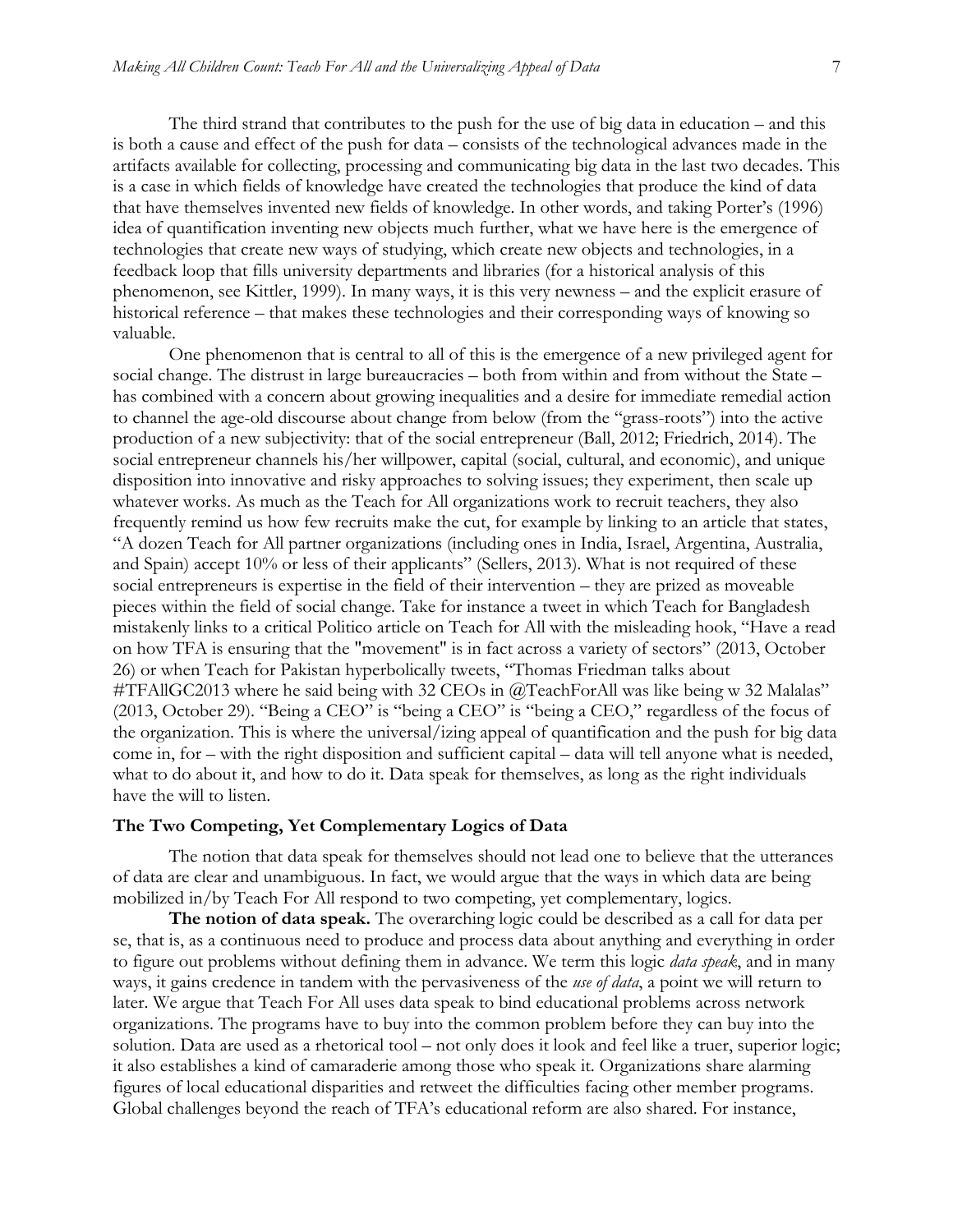Teach for Canada tweets "Nearly 43 per cent of the indigenous population in Manitoba has yet to finish high school" shortly before retweeeting, "The good news: the number of child labourers has fallen by a third since 2000. #notochildlabour" (2013, October 18). Across Teach For All's Twitter feeds, the camaraderie and the shared logic are what unify the *common problems*. The assumptions embedded in this logic have powerful effects in the day-to-day workings of different organizations and agents. Some of these underlying assumptions are that:

**Data represent objectivity and rigor of analysis and valuation.** Implicit in the presentation of these numbers is the possibility of raw data, information that is neutral, objective, and devoid of politics or bias. The data replace the phenomena at stake with a higher degree of "reality", or at least transparency. In regards to data about student achievement, Landahl and Landahl (2013) argue that,

The new criterion-referenced grading system and the international assessments have made failure visible. They have created data that speaks the language of crisis. Paradoxically, they have also fed dreams of high performance. [...] In this sense, the

gap between visions and perceived reality has dramatically increased." (p. 73) We would like to go one step further, by implying that data do not only make failure visible, they make a particular notion of failure possible. In tweets like Teach for India's "Why am I doing what I am doing when I know 800 million in this country can't afford an ice cream?" (2013, October 17) and Teach for Canada's "Why does 10 juice boxes cost \$30 in my community?" (2013, October 5), educational problems – in particular those attached to the *quality* of the teacher – are expanded to now include things like access to a (Western notion of) childhood.

**Data represent the possibility for present or future large-scale intervention of human interaction and stand as a proxy for development.** Data, by themselves, appear to establish a distinction between those phenomena that can – either now or at a later time – be acted upon at a large scale and those that cannot. In other words, data allow for visions of scalability in a *highly personalized* and adaptive, hyper-connected global context. In this view, collection and processing of data are necessary, independent of problem identification, because it is the possibility for change that "matters." Data have been figured as a "gold mine" or "the new oil of the Internet and the new currency of the digital world" (Gitelman, 2013, p. 123). Without data, no reform is possible, even if the direction of said reform is not clear (yet). Hence, "data speculation," or amassing data so as to produce patterns – as opposed to having an idea for which one needs to collect supporting data – is paramount (Gitelman, 2013). According to Gitelman (2013), "data is the material for informational patterns still to come, its value unknown or uncertain until it is converted into the currency of information" (p. 123). School systems – and one could extend this to other systems as well – that do not produce data about themselves are seen as lacking or deficient. In a continuum of development then, systems that produce a "surplus" of data, beyond if/how they are used, are conceived as more developed, because of the potential they present for reform. Model countries, regions, organizations, etc. are such because of the kind of data that they make available about themselves, and calls for action about systems in crisis are calls for the production of *good* data. This is what Evan Kornbluh (2013) from Teach For China refers to when, drawing from Friedman's speech at the Teach For All Global Conference in 2013, he mentions the economic impact of globalization and the *information revolution*, which "bear enormous relevance to the work of Teach For All organizations to prepare under-served students around the world to compete and thrive in this transforming economy." What counts here is not what the content of the data is interpreted as saying, but the existence of data by themselves as an indicator of progress, or at least as its condition of possibility.

It is no surprise then that an organization whose image relies on a certain kind of information would also prioritize that kind of information in the classroom, by emphasizing what Teach For All board member and OECD Head of Education Andreas Schleicher refers to as non-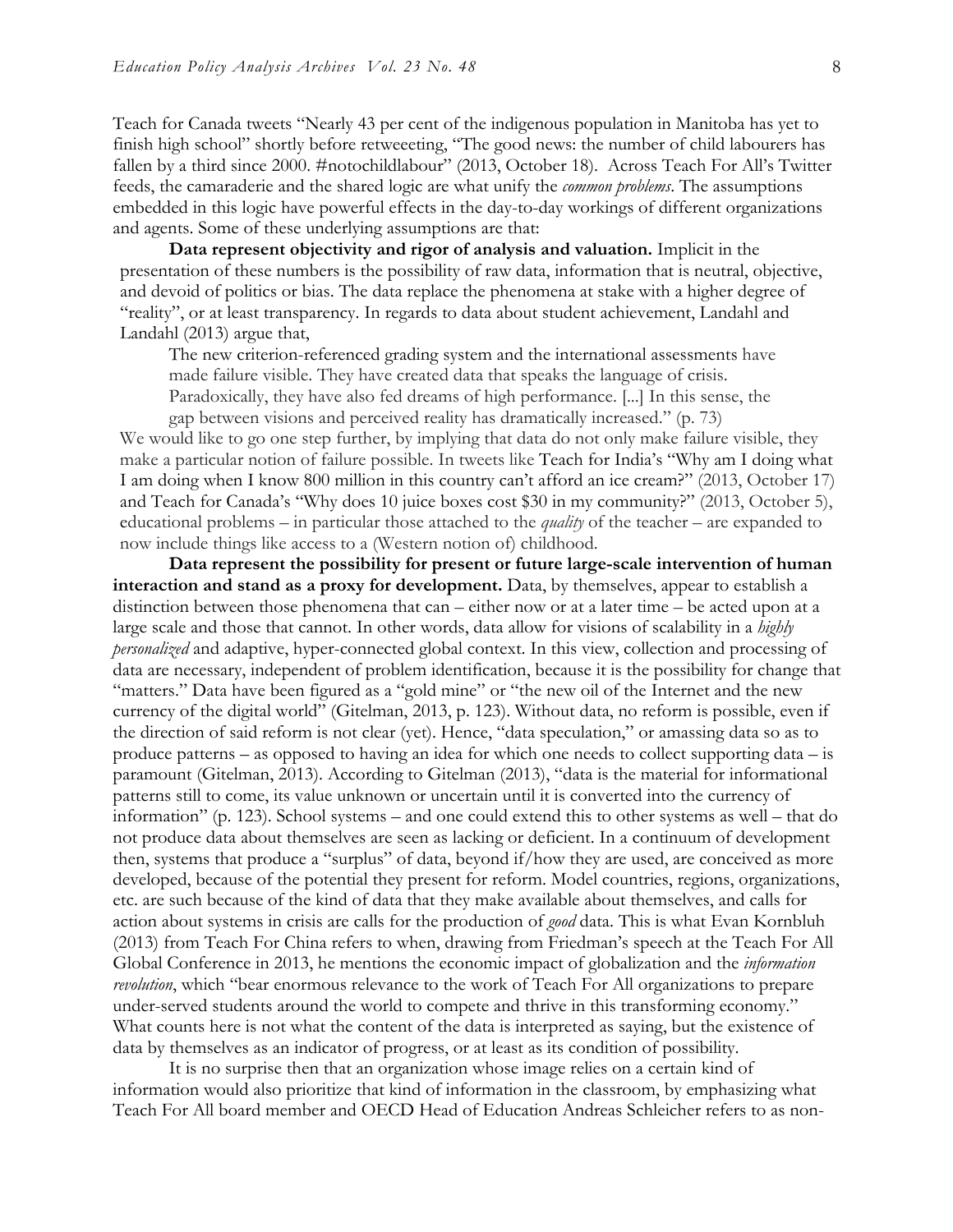routine cognitive and analytic skills, skills he has also called "the currency of 21<sup>st</sup> century economies" (Schleicher, n.d., para. 2). Schleicher distinguishes these skills from traditional ways of learning that emphasize content knowledge, arguing that non-routine skills include the ability to process and analyze information, and *generate* new information (Schleicher, 2012). It is worth noting that in his Teach For All 2013 Global Conference presentation, Schleicher (2013) never names these nonroutine skills; instead, he tells the room of educators and partner CEOs "of course you can figure out what those skills are, but then you have to teach and learn them." Measuring these skills seems as important, if not more, than the skills themselves, as forty minutes of his forty-five minute speech on "What Makes a Great School System" were devoted to presenting Pisa results. It's fitting then that Schleicher (year?) closed his Teach For All lecture with his catchphrase, "Without data, you are just another person with an opinion."

**The quantity and quality of data available can be used as a proxy for the will to reform.** What stands in the way of the production of data is not mainly technological advances or technical difficulties, but the will to change the status quo. The lack of available data can be attributed to the obstacles posed by those who do not want to or see the need to reform, thus it becomes a matter of convincing decision-makers to adopt a new way of being in the world by privileging data production and dissemination as a condition of possibility for common sense reform (Hess, 2006).

Shanghai, the site of 2013's Teach For All Global Conference, is here the model region. According to a New York Times article written by Thomas Friedman (2013):

In 2003, Shanghai had a very 'average' school system, said Andreas Schleicher, who runs the PISA exams. 'A decade later, it's leading the world and has dramatically decreased variability between schools.' He, too, attributes this to the fact that, while in America a majority of a teacher's time in school is spent teaching, in China's best schools, a big chunk is spent learning from peers and personal development. As a result, he said, in places like Shanghai, 'the system is good at attracting average people and getting enormous productivity out of them,' while also, 'getting the best teachers in front of the most difficult classrooms.' If only every other country showed the will to reform that Shanghai did…". (para. 10)

Returning to Teach For All, these three assumptions are present in the ways in which the organization mobilizes the call for more data production by the different constituencies it is trying to affect. One example of this is the wide circulation among the Teach For All network via Twitter of international comparative reports (produced or compiled by NGOs such as UNICEF) indicating the countries with the worst teacher absenteeism problems, lowest performance, etc., without there being any correlation between these countries and the locations of the Teach For All programs<sup>7</sup>. While the pertinence of these reports is of little consequence, the tone of their data matters. Alarming figures of educational inequity – whether internationally between countries, or locally between boys and girls, Whites and racial minorities, suburban and urban students – are tweeted daily by Teach For All and participating programs, establishing a virtual landscape of educational crisis. For supporters to understand "the challenge" and imagine "the solution," the important thing is for there to be data, not necessarily to read what the data are saying. This is evident in this lengthy quotation from a Fortune Magazine article about Wendy Kopp:

<sup>7</sup> For instance Teach For All tweeted a chart "Comparing Teacher Abstenteeism," yet the only Teach For… programs that are on chart are Peru, Pakistan, India, and Bangladesh, and these are not even countries with the highest rates. The chart can be found at http://blogs.worldbank.org/education/hidden-cost-corruptionteacher-absenteeism-and-loss-schools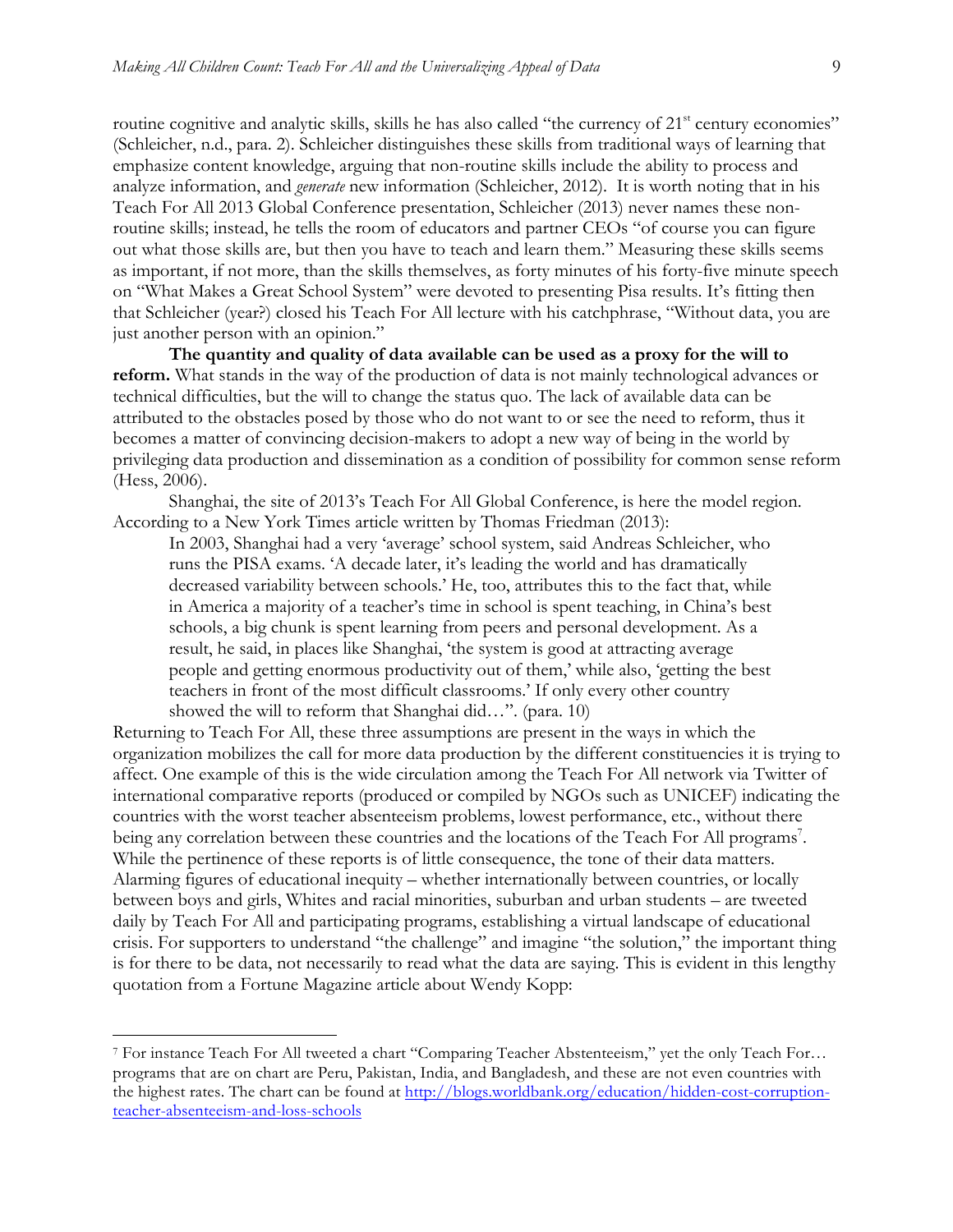As passionate as Kopp is about Teach For All, she doesn't set targets for numbers of countries served; her mission simply is 'to see rising education levels and narrowing educational disparities around the world.' [She recalls an initial McKinsey analysis that suggested 60 countries in which Teach For All could be viable.] 'A year in, half the countries we were in were not even on that list,' she says. The social entrepreneurs, more than country attributes, affect the programs' viability. She says, 'When that person is determined enough to make this work, it works.' Spoken from experience. (Sellers, 2013, par. 10)

McKinsey – a founding partner of Teach For All, and former employer of Teach For All's cofounder and Teach First founder and CEO Brett Wigdortz – is mentioned to grant legitimacy to the data indicating the countries in which Teach For All would be viable, yet the fact that half the countries Teach For All is in right now are not on that list also indicates that what the data say is actually almost irrelevant. Will is necessary for data, but will also trumps data.

**The use of data.** Embedded within our notion of data speak is the *use of data*, or what one traditionally thinks of when reports and charts are circulated among members of an organization. The idea is that this *specific* data set serves as a diagnostic of a particular situation, and contains within it the seeds for the solution of a problem in need of addressing. Data are collected intentionally, following what is considered by the researchers as the most appropriate method for that situation, and is then read through the lens of its usefulness for solving specific issues.

One example of the *use of data* is the emphasis each Teach For All program puts in training its corps members to collect data through tests about the performance level of their students in the subjects being taught. Corps members learn how to translate tests into data, how to track data, how to create interventions to affect the data, and finally how to assess their own interventions in terms of changes (or lack thereof) in data. In its 2011 annual report, Teach For China outlined the importance of this work. The authors note that Teach for China was "working to develop a rigorous system for measuring Fellow and student progress" and that "these student success metrics and detailed data on student performance [...] will allow Fellows and their support staff to set ambitious but attainable goals and refine their work over time" (p. 33). The primacy of *rigorous, detailed* data points to a particular logic in which abstracted representations of learning and development are made more utilizable for change than immediate, everyday interactions with students.

A perhaps more sophisticated "use of data" by Teach For All lies in its recruitment efforts. Teach For America and Teach For All use the company SalesForce to listen to what others are saying about the organization, to tailor their recruiting accordingly, and to generate/reinforce certain values and ideas amongst their corps members and recruits. SalesForce provides its clients with the tools for "turning customers into advocates", by "listen[ing] to your customers and engag[ing] in real time, earning their trust at every touchpoint" (SalesForce, 2014)<sup>8</sup>. Through advanced, multi-tiered data gathering and analysis tools such as the ones provided by SalesForce, Teach For All learns what kinds of figures sound good to recruits and corps members. In other words, otherwise seemingly *useless* facts and figures are found to be *productive* in garnering the support and camaraderie of Teach For All followers and in maintaining a strong company image. The influential website Information Management named Ellen Shephard, Teach For America's CIO and SVP, one of 2011's 25 top information managers. That year, Teach For America and Teach for All's data architecture was completely rebuilt to coordinate roles and data.

We hire very smart people but we were siloed and transacting all over the organization. Our program is executed in a very cohesive manner among many client teams who had no way to effectively share information, no way to effectively have

<sup>8</sup> https://www.youtube.com/watch?v=vMpqQjvzzVk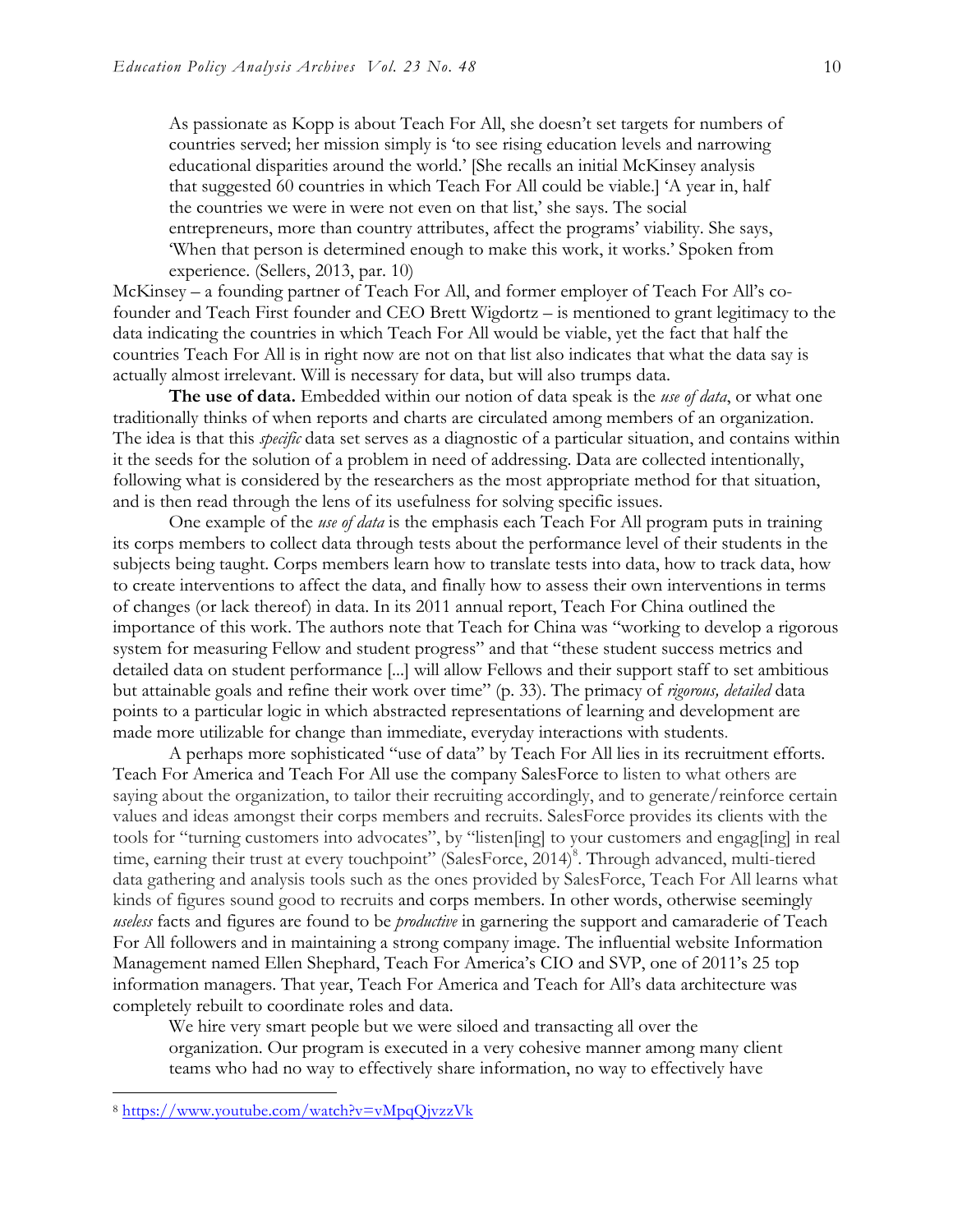their business processes linked. So for starters I became Darth Vader of Excel and Access databases. People know we are building what has to be a very integrated experience that is effective, efficient and cost effective as we grow. (Information Management, 2011)

The logic of the use of data, then, is the one that calls for the production/collection of specific data, their processing, and their employment towards decision-making to address problems that were determined before the data were collected. This logic could be simplified by representing it with the following graph.<sup>9</sup>





 $\overline{a}$ 

**The affective use of data.** A common mistake made by people working within qualitative methodologies is to think that quantitative studies are necessarily impersonal, devoid of an affective dimension (colloquially referred to as "cold numbers"). As mentioned earlier, Porter (1996) describes how quantification is seen as a "technology of distance," which has historically allowed social researchers and scientists to learn about specific populations without having to get to know them. While this may be historically accurate, contemporary technologies of quantification and data management have complicated the relationship between data and affect. Childress (2014), in discussing the increasing tendency at personalizing technology and advertising, quotes SalesForce's CMO Michael Lazelow as stating: "[Consumers] are searching for emotional connections to companies, not just transactional relationships… The value of targeted marketing isn't just from the marketing message itself, it's from the intelligence and optimization" – data – "with each interaction

<sup>9</sup> Infographics similar to ours are increasingly utilized across various campaigns – from presidential elections to social media marketing – as a way to further simplify data. It is not without irony that we are employing such a graphic to illustrate a critique against such processes.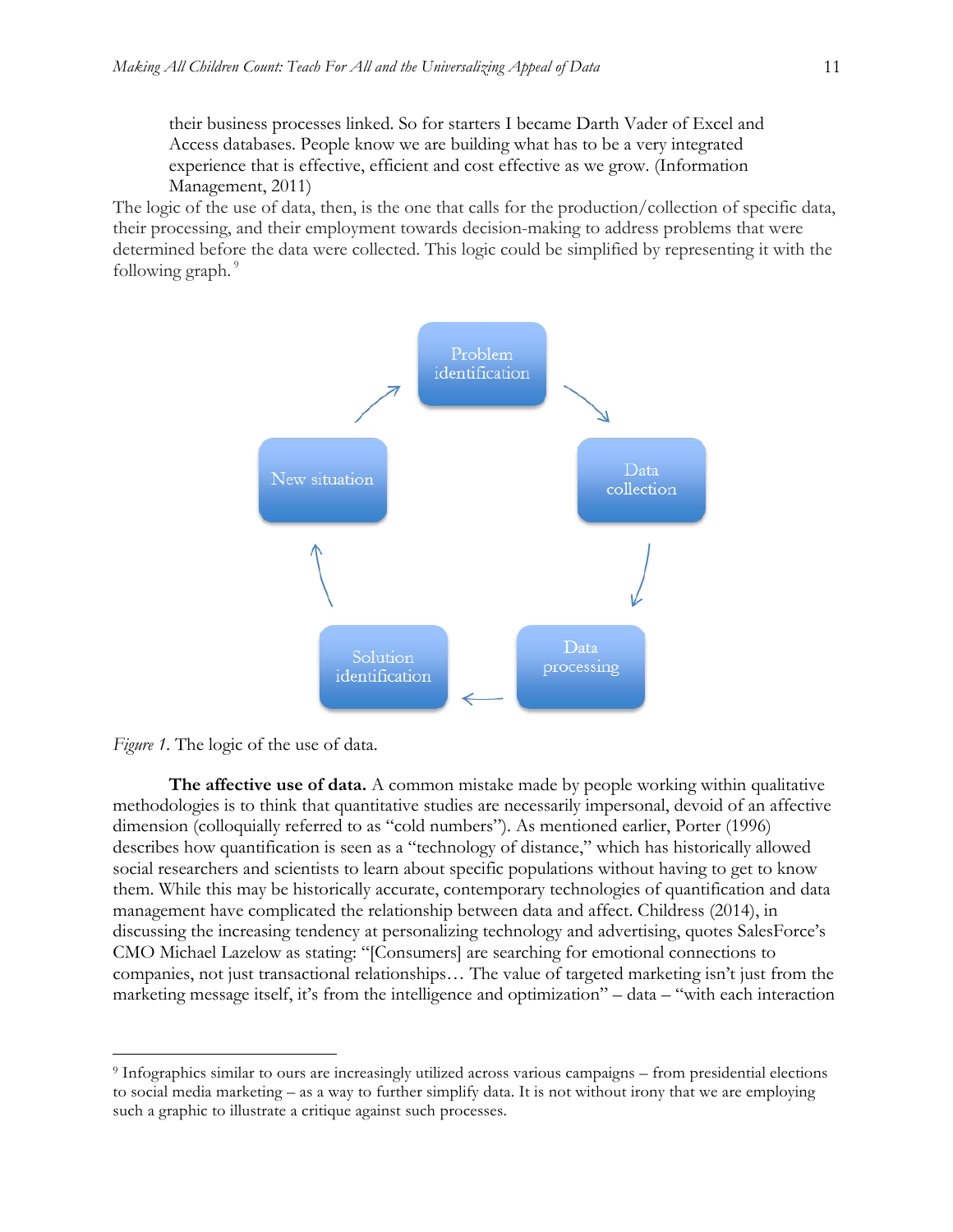that builds a one-to-one relationship with each customer to increase brand loyalty and drives sales."(para. 27)

According to Higgins, Hess, Weiner, and Robison (2011) – the first author being a former business professor turned education professor at Harvard – "stubborn achievement gaps, increased competition among school providers, and a heightened focus on performance have created an appetite for creative problem solving and scalable, transformational initiatives" (para. 6) that appeal to the kinds of high-achieving, non-traditional teachers Teach For America recruits. To this end, the kinds of change Teach For All envisions matter less than the scope of these changes. Higgins et al. (2011) argue that while there is ongoing debate about the effectiveness and tenure of Teach For America members, it is more important that the organization recruits young leaders who have the superior skill set and the drive required of education entrepreneurs, a field Higgins et al. (2011) believe is of growing importance. Their rhetoric of "stubborn achievement gaps" (2011), which persist in the US between boys and girls, white students and black and Latino students, rich students and poor students, has travelled globally, shifting in accordance with the needs of the local programs. While we are not suggesting that education systems are equitable, Teach For All's ability to carefully cull data that frame educational crises in places like Argentina, Estonia, and Sweden not only drives teacher recruitment and program growth, it establishes the need for future, globally networked education entrepreneurs. "Numbers, categories, data, statistics are central to this technology, are central to achieving cybernetic input–output equations demanded by the contemporary neoliberal state. They also sit against the structure of feeling where meta-narratives are at least dying" (Lingard, 2011, p. 365). In other words, the logic of the use of data is not to be posited in opposition to the affective dimension of policy intervention. On the contrary, they feed off of each other.

#### **Data and the Production of a Particular Kind of Teacher**

The logic of the use of data is central to the network's understanding of effective teaching. One example of this can be seen in the teacher assessment model shared by the programs within the network, termed *Teaching as Leadership* [TaL] (Teaching as Leadership, n.d -a):

At Teach For America, the Teaching As Leadership rubric is an evolving centerpiece of our training and support systems. It is designed and used as a professional development tool, helping new teachers to identify their strengths and weaknesses

and to accelerate their improvement for the sake of students' learning. (p. 1) This model is "outcome oriented," meaning that "a particular strategy is only as valuable as its influence on students' academic progress, and teachers should experience greater success with their students as they improve their proficiency" (Teaching as Leadership, n.d.-a, p.1). The people assessing the corps members in action use a comprehensive 16-page rubric that not only categorizes the teacher into pre-novice, novice, beginning proficiency, advanced proficiency and exemplary, but also tracks the teacher's development by translating observations into data that can be communicated, shared, compared, and extrapolated across contexts. Teachers are both data sets and data producers, as one of the aspects that the TaL rubric evaluates is the ways in which teachers collect, track and use data about their students' performance. In other words, the language of data use is what makes TaL, TaL. Data about corps members are used to terminate contracts, push for stronger performance, or reward excellence. Data are also used to revise the rubric itself and collect more data. The profiles highlighted under case studies in TaL's home page merge the personal (energetic teachers interacting with individual children, usually from disadvantaged backgrounds) with *concrete* data indicating, without doubt, the teacher's success in increasing the students' academic achievements (Teaching as Leadership, n.d.-b). As mentioned above, the affective dimension plays a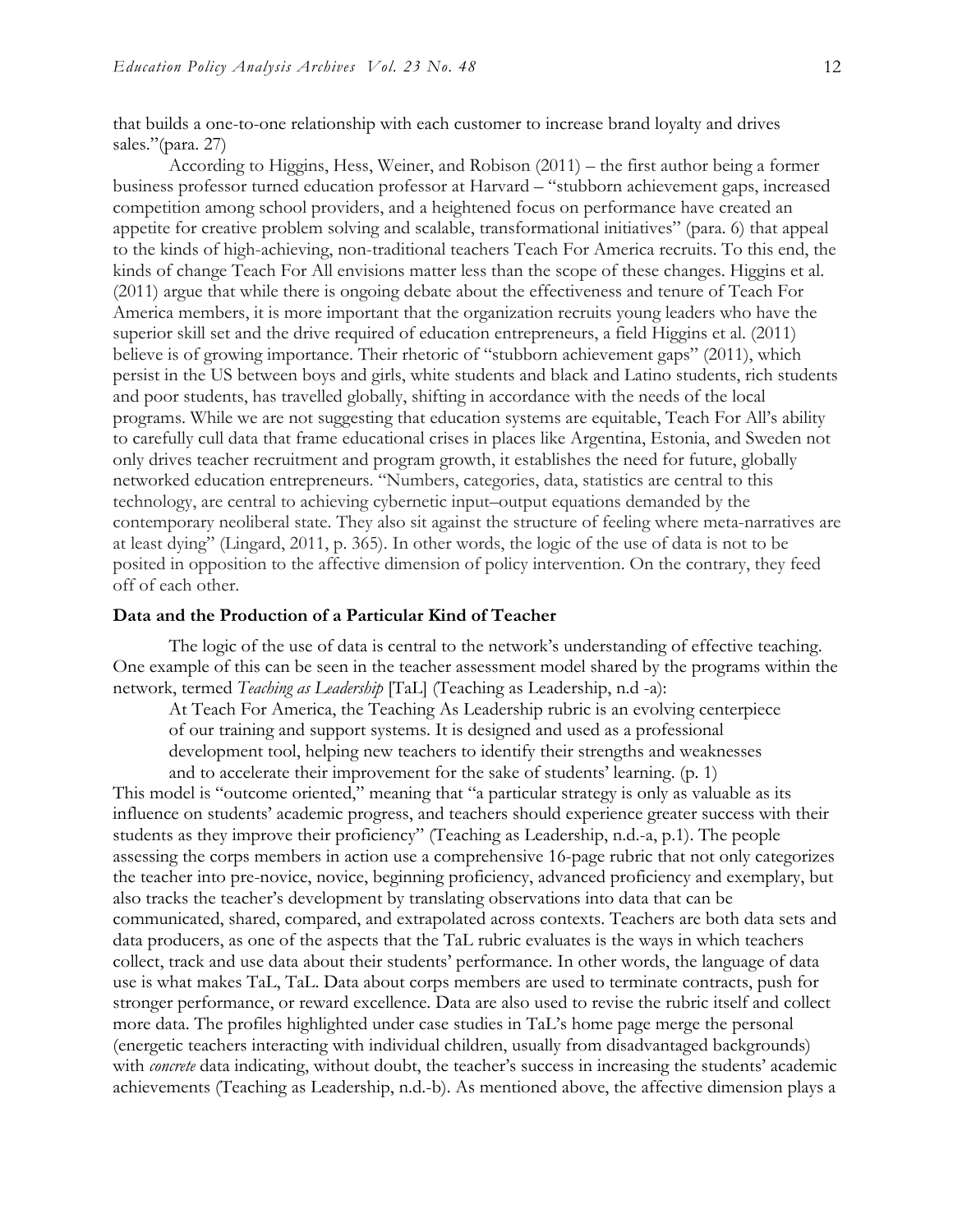central role in making these numbers not only intelligible, but also embraceable by any reader (For more on the narrative powering Teach For All, see Ahmann, this volume).

This use of data with the purpose of developing effective teachers encounters the logic of the data speak, by contrasting the ways in which Teach For All's teachers teach, assess and react to the ways in which other teachers work, data usage being the distinguishing factor. For instance, TaL cautions against "lack of good data (aka having to rely on guesses and hunches)", what it refers to as a "pitfall" of teaching, and advises corps members to ask themselves: "Am I efficient when I gather and enter data? If not, what are the areas of inefficiency? What would I need to change to accomplish more in less time?" (CIE: Continuously Increase Your Effectiveness, n.d.). Under this logic, data – and their usage – are good per se, beyond specific results. The very fact that Teach For All's teachers focus on producing and using data makes them already better teachers, before they are even assessed on whether their data usage is increasing student achievement (even if the particular notion of student achievement mobilized by the organization is inseparable from specific data). What matters most is that they are not left behind in the wake of our increasingly networked, datadriven world. Teach For All teachers are drivers of change, revolutionaries riding on the promise of data's authority.

## **Conclusion: What Are We, Without Data?**

Andreas Schleicher seems to be fond of the popular refrain: "Without data, you are just another person with an opinion"<sup>10</sup> (see for example his presentation of the 2009 PISA results: Schleicher, 2010). We hesitate to embrace this premise on two accounts. First, as we have argued in this article, data in themselves do not possess a unique truth value that is separate from the ways in which it is deployed as part of a specific, historical regime of truth; that is, as part of "the epistemological field that allows for the production of what counts for knowledge at any given moment, and which accords salience to particular categories, divisions, classifications, relations and identities" (Poovey, cited in Rose, 1999, p. 29). In other words, a datum itself has no epistemological or ontological grounding (Gitelman, 2013). Data are a historically produced set of objects that act and are acted upon as if in themselves, independently from the subjects and processes, they said something about the world. We claim here that the appearance of data as a salient phenomenon in education reform most definitely says something, but that something is not inherent to the "content" of the data.

Second, and related to the previous point, the phrase implies that the two *opposing* ways of providing grounding to an argument – with data or with opinion – will produce, on the one hand, a unifying, unambiguous, evidence-based solution, and on the other, *just another* unfounded, multiple perspective. Since truth is in data, possession of data leads to enlightenment, as solutions are already embedded in the data, if they are not the data themselves. Opinions, on the other hand, are merely subjective, worthless for thinking about addressing the imminent crises. In this article, by contesting the notion of an unambiguous relation between data and truth, we therefore challenge the idea of solutions being already *there* in data, in any form of relation, as well as the understanding of (objective) data as a separate category from (subjective) opinion. Data and opinion do differ in the ways in which they are mobilized to tell truth, which does not imply different proximities to an external truth.

Throughout the paper we have positioned Teach For All as an exemplar organization in terms of its utilization not only of data, but of data speak. We have argued that, while complementary, there is a tension between the organization's efforts to use data to drive decision-

<sup>&</sup>lt;sup>10</sup> The phrase is generally associated with the Total Quality Management movement from the 1990s.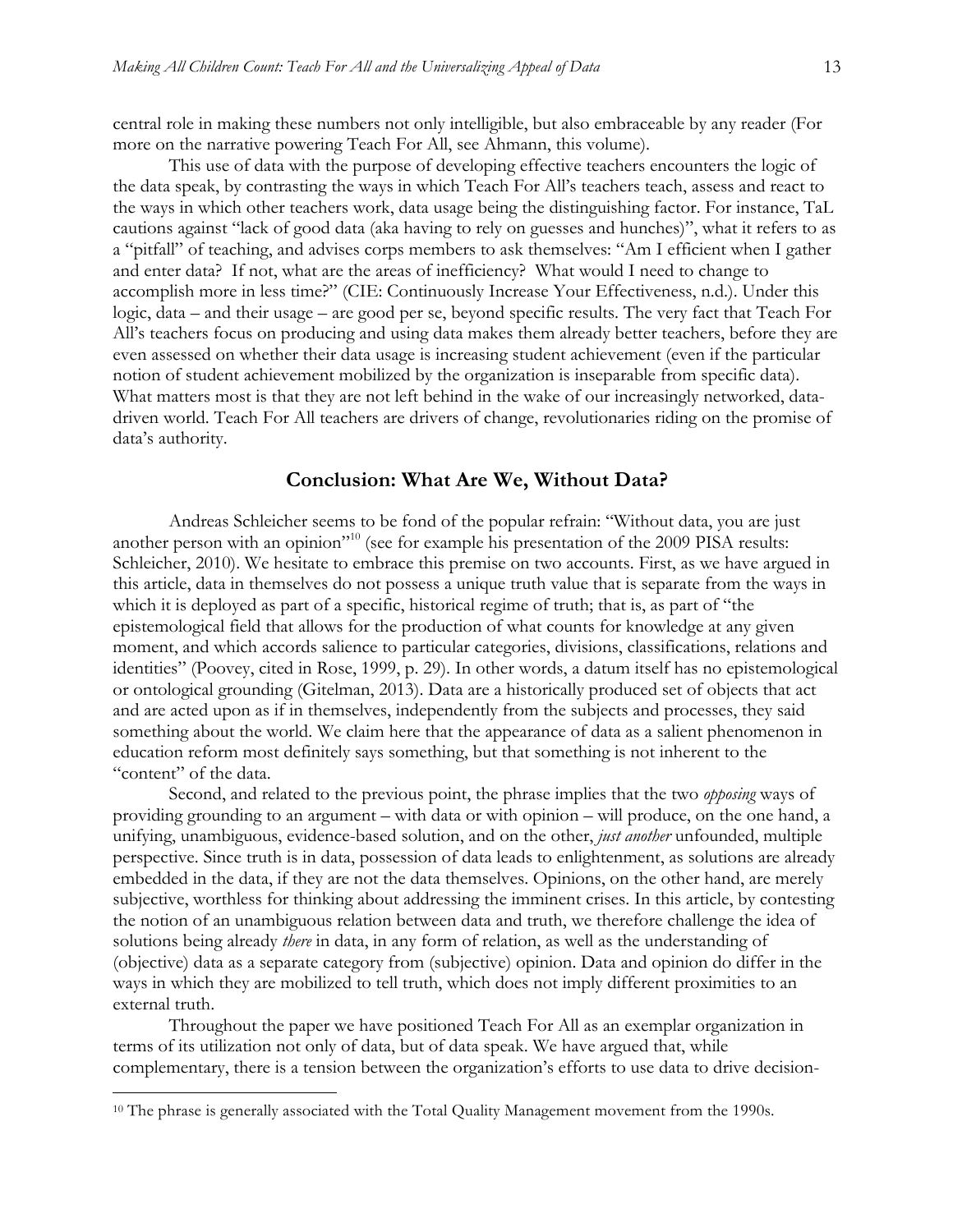making, and the ways in which they call for data themselves as a solution to the problems afflicting the field of education. Data stand in for rigor, objectivity, scalability, and, perhaps most importantly, the will to reform. The tension emerges from a difference between treating data as a means and as an end, and the kinds of subjectivities and discursive practices that are produced by these two understandings. For instance, the first logic attracts (and produces) the teacher who follows a particular rationality that treats data as undisputable truth, while the second one requires the teacher to become a scanner, and teaching to become the act of collecting data. The only decision here is the decision to gather information, to filter what counts as data (i.e. as learning), as the data themselves are the solution to the problem (i.e., the lack of data/learning).

Data speak also exerts an affective pull that engages an audience in thinking about education in particular ways, and in framing the issues about teaching, learning, achievement and reform as a matter of common sense with which any rational individual would connect. Data are not only a way of looking at information, but they serve as a universalizing language that anyone anywhere can and should care about. Across the Teach For All network, data are what gives credence to a common battle against educational injustice. This way of presenting data obscures the very notion that, following the title of Gitelman's (2013) book, *raw data is an oxymoron*.

It is important to note here that we are not arguing against the use of data. That would be foolish for many reasons, as data can also be understood as the ways in which we all process and attempt to make sense of information. What we are arguing for is understanding the foundations of data to be contingent, to be part of a historically produced and situated system of thought (Foucault, 1977; Poovey, 1998) in which notions such as objectivity, rigor, and scalability form a grid that allow for data, as objects, to exist. Data cannot be understood outside this grid. And the ways in which reform efforts such as Teach For All frame the issues of contemporary education as universal, and the solutions as knowable, have embedded in them the dangers of eliminating or at least marginalizing other ways of asking questions and attempting to address them, ways that fall outside the new common sense.

#### **References**

- Ball, S. J. (2009). Education reform, teacher professionalism and the end of authenticity. In M. Simons, M. Olssen, & M. A. Peters (Eds.), *Re-reading education policies: A handbook studying the policy agenda of the 21st century* (pp. 667–682). Rotterdam: Sense Publishers.
- Ball, S. J. (2012). *Global Education Inc.: New policy networks and the neoliberal imaginary* (1st ed.). New York: Routledge.
- Camicia, S. P., & Franklin, B. M. (2011). What type of global community and citizenship? Tangled discourses of neoliberalism and critical democracy in curriculum and its reform. *Globalisation, Societies and Education*, *9*(3-4), 311–322. http://dx.doi.org/10.1080/14767724.2011.605303
- Castells, M. (2011). *The rise of the network society: The information age: Economy, society, and culture* (Vol. 1). Singapore: John Wiley & Sons.
- Childress, S. (2014, February 18). The future of digital marketing is you. *Frontline*. Retrieved from http://www.pbs.org/wgbh/pages/frontline/media/generation-like/the-future-of-digitalmarketing-is-you/
- CIE: Continuously Increase Your Effectiveness. (n.d.). [Web log post]. New York, NY: Teaching as Leadership/Teach for America. Retrieved from http://www.teachingasleadership.org/continually-increase-effectiveness/cie-continuouslyincrease-your-effectiveness#howto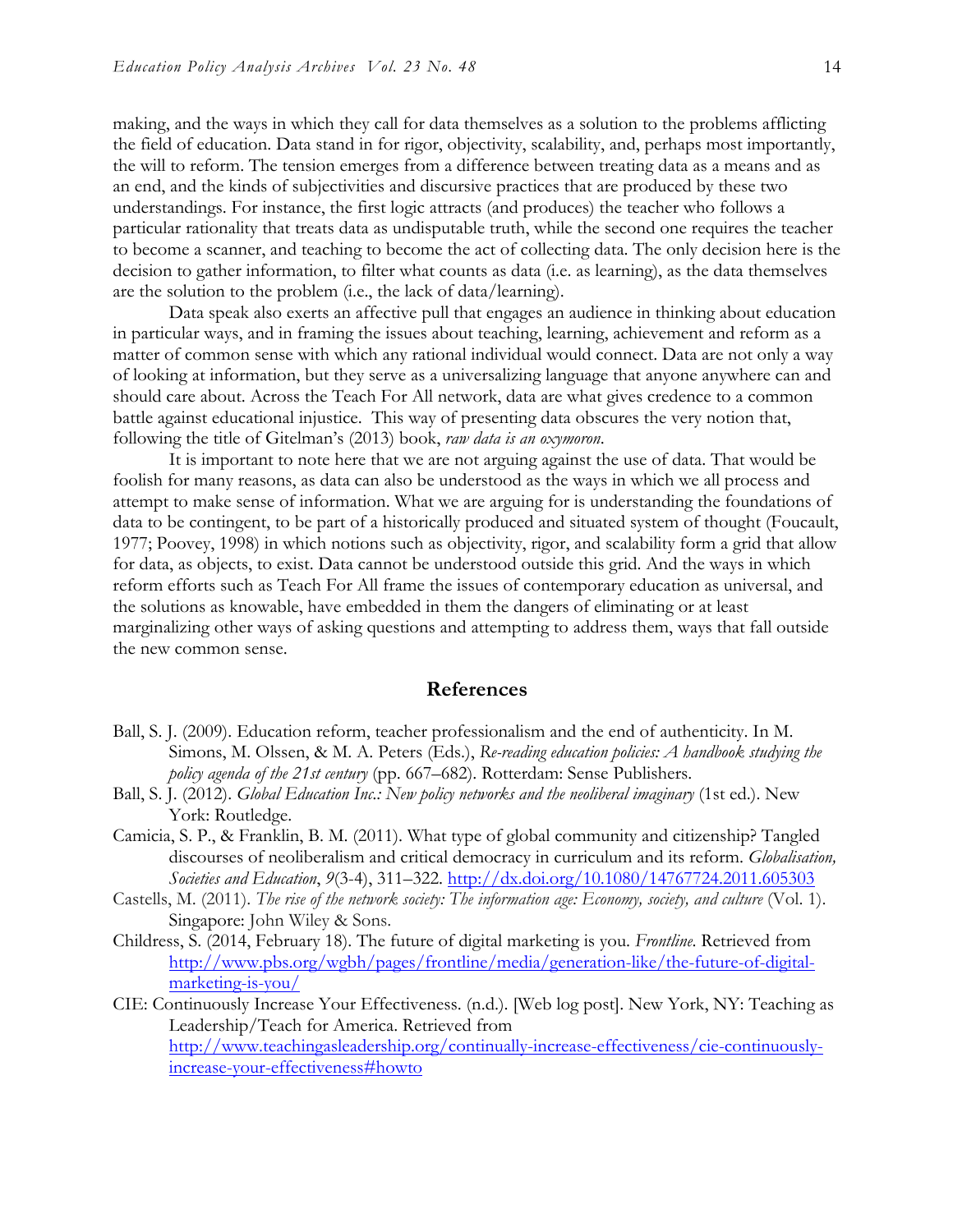- Dee, T., & Wyckoff, J. (2013). *Incentives, selection, and teacher performance: Evidence from IMPACT* (Working Paper No. 19529). National Bureau of Economic Research. Retrieved from http://www.nber.org/papers/w19529
- Derrida, J. (1990). Force of law: The mystical foundation of authority. *Cardozo Law Review*, *11*(5-6), 919–1045.
- Foucault, M. (1977). History of systems of thought. In D. Bouchard (Ed.), *Language, counter-memory, practice*. New York: Cornell University Press.
- Foucault, M. (2008). *The birth of biopolitics: Lectures at the College De France, 1978-79*. Basingstoke [England]: Palgrave Macmillan. http://dx.doi.org/10.1057/9780230594180
- Friedman, M., & Friedman, R. D. (1990). *Free to choose: A personal statement*. San Diego: Harcourt Brace Jovanovich.
- Friedman, T. L. (2013, October 22). The Shanghai secret. *The New York Times*. Retrieved from http://www.nytimes.com/2013/10/23/opinion/friedman-the-shanghai-secret.html
- Friedrich, D. (2014). Global micro-lending in education reform: Enseñá por Argentina and the neoliberalization of the Grassroots. *Comparative Education Review*, *58*(2), 296–321. http://dx.doi.org/10.1086/675412
- Gitelman, L. (Ed.). (2013). *"Raw data" is an oxymoron*. Cambridge, MA: MIT Press.
- Hess, F. M. (2006). *Common sense school reform*. New York: Macmillan.
- Higgins, M., Hess, F., Weiner, J., & Robison, W. (2011). Creating a corps of change agents: What explains the success of Teach for America? *EducationNext*. Retrieved from http://educationnext.org/creating-a-corps-of-change-agents/
- Information Management. (2011). Ellen Shepard, CIO and SVP, Teach For America [web log post]. Retrieved from http://www.information-management.com/photo\_gallery/1\_14/Ellen\_ Shepard\_Teach\_For\_America10020356-1.html
- Kittler, F. (1999). *Gramophone, film, typewriter.* (G. Winthrop-Young & M. Wutz, Trans.). Stanford, Calif: Stanford University Press.
- Kopp, W. (2003). *One day, all children...: The unlikely triumph Of Teach For America and what I learned along the way* (1st Ed.). New York; Oxford: PublicAffairs.
- Kopp, W. (2014, January 7). What will it take to succeed in the global education age? Edsurge. Retrieved from https://www.edsurge.com/n/2014-01-07-wendy-kopp-what-will-it-take-tosucceed-in-the-global-education-age
- Kornbluth, E. (2013, October 22). Journalist Tom Friedman Delivers Keynote Address at 2013 Global Conference. Retrieved from http://teachforall.org/en/news/journalist-tomfriedman-delivers-keynote-address-2013-global-conference
- Landahl, J., & Landhal, C. (2013). (Mis-) Trust in numbers: Shape shifting and directions in the modern history of data in Swedish education reform. In M. Lawn (Ed.), *The rise of data in educations systems: Collection, visualization and use* (pp. 57-78). Oxford: Symposium Books.
- Lingard, B. (2011). Policy as numbers: Ac/counting for educational research. *The Australian Educational Researcher*, *38*(4), 355-382. http://dx.doi.org/10.1007/s13384-011-0041-9
- McConney, A., Woods-McConney, A., & Price, A. (2012). Fast track teacher education: A review of the research literature on Teach For All schemes. Centre for Learning, Change and Development. Murdoch University. Retrieved from http://researchrepository.murdoch.edu.au/10228/
- MIT Technology Review. (2011, October 3). The big data conundrum: How to define it? Retrieved from http://www.technologyreview.com/view/519851/the-big-data-conundrum-how-todefine-it/
- Murlidhar, C. (2013, November 25). Looking back on the Global Conference. Retrieved from http://teachforall.org/en/news/looking-back-global-conference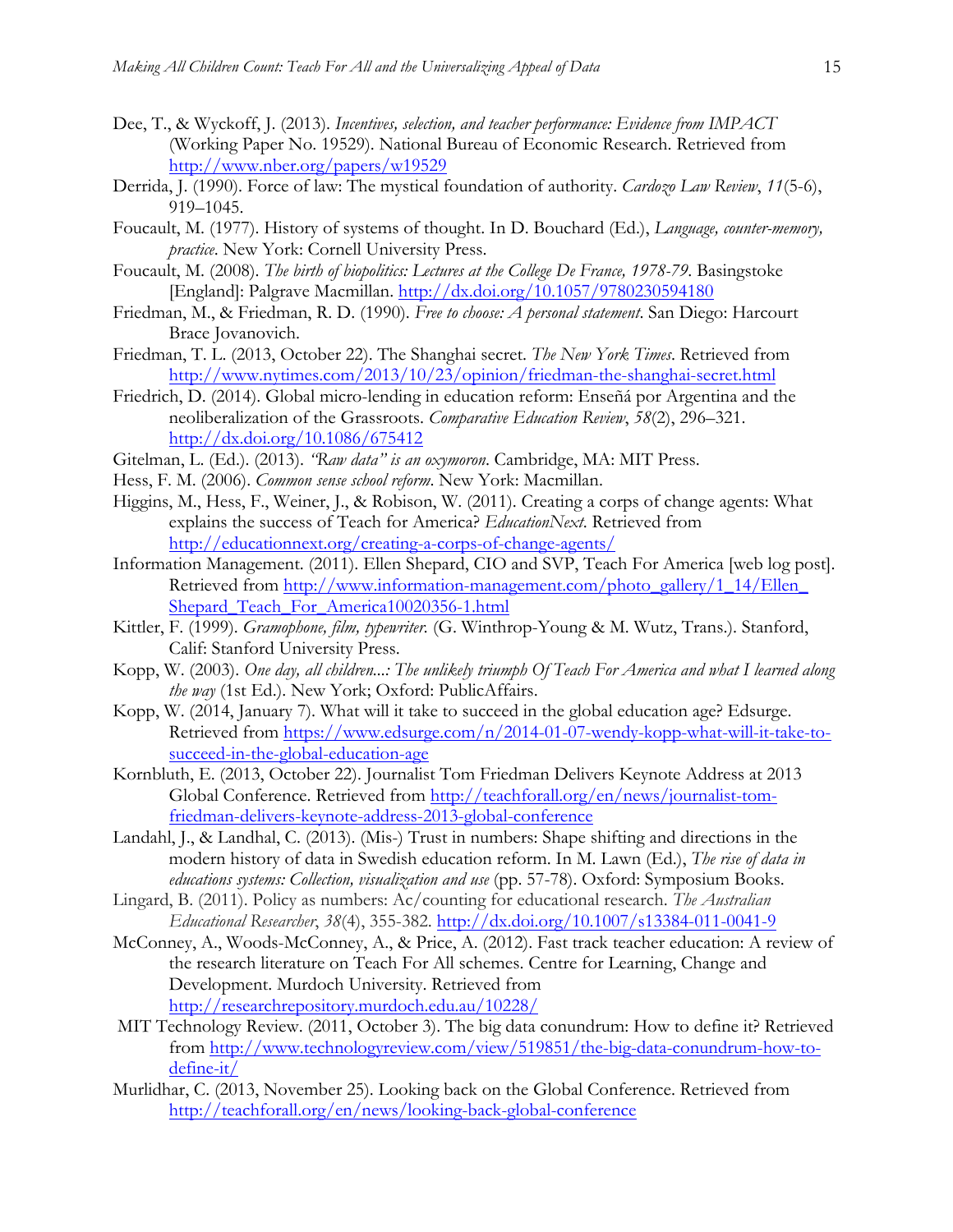- Poovey, M. (1998). *A history of the modern fact: Problems of knowledge in the sciences of wealth and society*. Chicago: University of Chicago Press. http://dx.doi.org/10.7208/chicago/9780226675183.001.0001
- Popkewitz, T. (2011). PISA: Numbers, standardizing conduct and the alchemy of school subjects. In M. A. Pereyra, H.-G. Kotthoff, & R. Cowen (Eds.), *PISA under examination changing knowledge, changing tests, and changing schools* (pp. 31–46). Rotterdam; Boston: SensePublishers
- Porter, T. M. (1996). *Trust in numbers: the pursuit of objectivity in science and public life*. Princeton University Press.
- Rose, N. S. (1999). *Powers of freedom: Reframing political thought*. Cambridge, United Kingdom: Cambridge University Press. http://dx.doi.org/10.1017/CBO9780511488856
- SalesForce (2014). Salesforce marketing cloud. Retrieved February 20, 2014 from https://www.youtube.com/watch?v=vMpqQjvzzVk. [This video is now private]
- Schleicher, A. (2010, December 9). Andreas Schleicher PISA 2010 results [video]. Retrieved from Retrieved January 24, 2014 from http://www.slideshare.net/internationaled/andreasschleicher-pisa-2010-results
- Schleicher, A. (2012). Andreas Schleicher: Use data to build better schools. [Video file]. Retrieved from http://www.ted.com/talks/andreas\_schleicher\_use\_data\_to\_build\_better\_schools
- Schelicher, A. (2013). What Makes a Great School System? Retrieved from http://teachforall.org/en/news/what-makes-great-school-system
- Schleicher, A. (n.d.). Andreas Schleicher: Five things I've learned. Retrieved from http://www.thefivethings.org/andreas-schleicher/
- Sellers, P. (2013, October 10). Wendy Kopp goes global. *Fortune Magazine*. Retrieved from http://money.cnn.com/2013/10/10/leadership/kopp-teach-americampw.pr.fortune/index.html
- Taubman, P. M. (2009). *Teaching by numbers: Deconstructing the discourse of standards and accountability in education*. New York: Routledge.
- Teach For Canada [TeachForCanada]. (2013, October 9). Only 3% of First Nations students (on reserve) will graduate from university. [Source: Statscan] Together, we can make education more equal [Tweet]. Retrieved from https://twitter.com/TeachForCanada/status/387975033483571202
- Teach For China. (2011). *Teach for China annual report: July 1 2010-June 30 2011*. Retrieved from http://www.tfchina.org/sites/default/files/en-teach\_for\_china\_annual\_report.pdf
- Teach For India [TeachForIndia]. (2013, October 10). RT @halabol: "Why am I doing what I am doing when I know 800 million in this country can't afford an ice cream?" http://t.co/6Lmw801wCC @TeachForIndia [Tweet]. Retrieved from https://twitter.com/TeachForIndia/status/391071357456240640

Teaching as Leadership. (n.d.-a). About the teaching as leadership rubric. New York, NY: Author/Teach for America. Retrieved from http://teachingasleadership.org/sites/default/files/About%20the%20Teaching%20As%20 Leadership%20Rubric.pdf

Teaching as Leadership. (n.d.-b). Teaching as Leadership [web site]. Retrieved from http://www.teachingasleadership.org/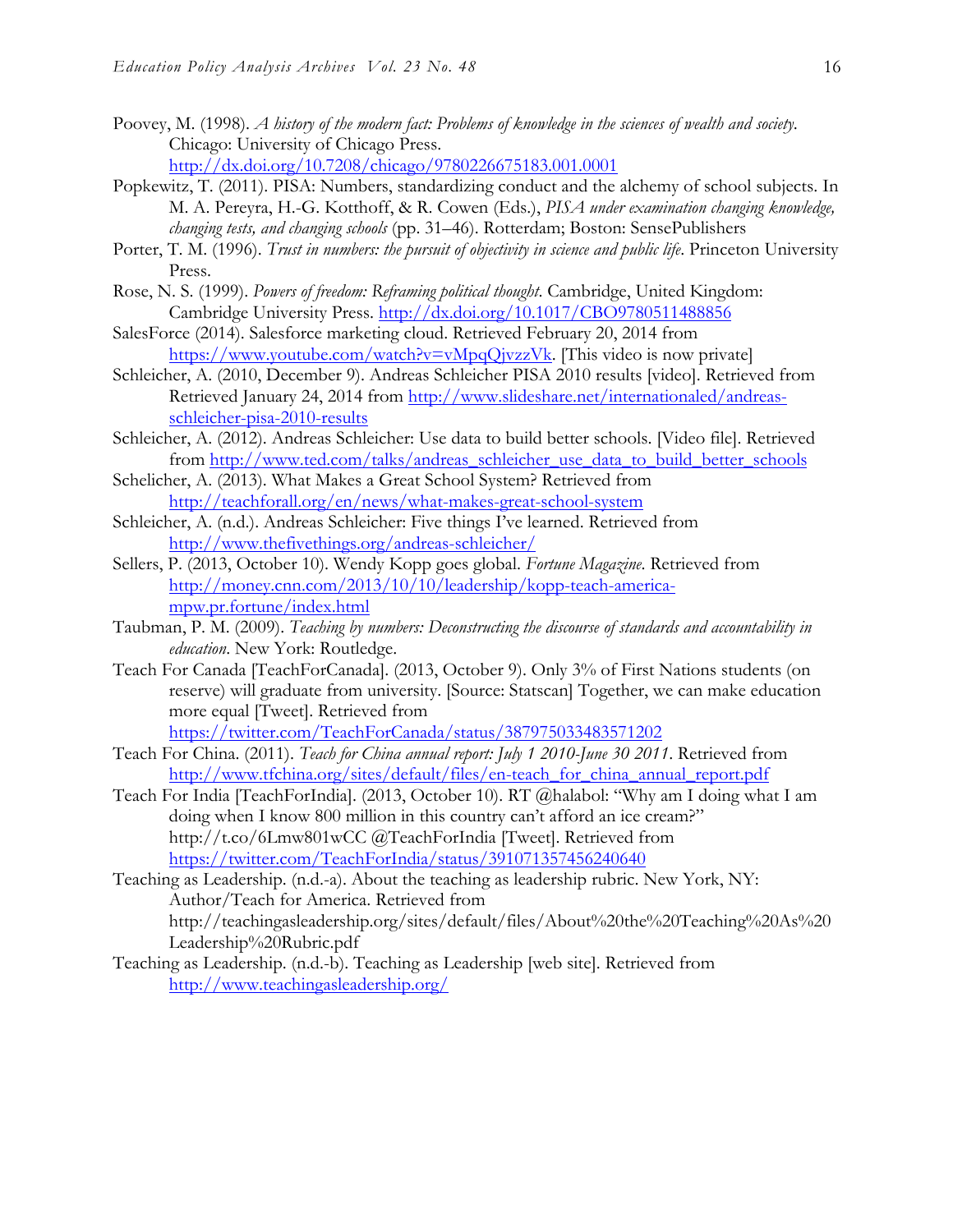## **About the Authors**

#### **Daniel Friedrich**

Teachers College, Columbia University friedrich@tc.edu

Daniel Friedrich is an Assistant Professor of Curriculum at Teachers College, Columbia University. His research explores the politics of global teacher education reform, as well as issues of memory, political violence and curriculum. His book *Democratic Education as a Curricular Problem: Historical Consciousness and the Moralizing Limits of the Present* was published by Routledge in 2014. That same year he was awarded the Early Career Scholar Award by the Critical Issues in Curriculum and Cultural Studies Special Interest Group at AERA.

#### **Mia Walter**

Teachers College, Columbia University

#### mia.walter@tc.edu

Mia Walter is a doctoral student of Curriculum Studies within the department of Curriculum and Teaching at Teachers College, Columbia University. Her research concerns philosophical and epistemological questions around teaching and learning, with a present focus on the sounds of schooling.

#### **Erica Colmenares**

Teachers College, Columbia University

#### colmenares@tc.edu

Erica Colmenares is a doctoral student in the Curriculum and Teaching department at Teachers College, Columbia University. Erica is interested in preservice teacher education, particularly social justice-oriented teacher education, and international education. Her current research involves looking at the circulating affects in a university-based, social justice-oriented teacher education program. She is currently an instructor and field supervisor for the Elementary Inclusive Preservice Program at Teachers College.

## **About the Guest Editors**

#### **Daniel Friedrich**

Teachers College, Columbia University

friedrich@tc.edu

Daniel Friedrich is an Assistant Professor of Curriculum at Teachers College, Columbia University. His research explores the politics of global teacher education reform, as well as issues of memory, political violence and curriculum. His book *Democratic Education as a Curricular Problem: Historical Consciousness and the Moralizing Limits of the Present* was published by Routledge in 2014. That same year he was awarded the Early Career Scholar Award by the Critical Issues in Curriculum and Cultural Studies Special Interest Group at AERA.

#### **Rolf Straubhaar**

University of Georgia rolf@uga.edu

Rolf Straubhaar is a postdoctoral research associate at the University of Georgia's Center for Latino Achievement and Success in Education (CLASE). Trained as an anthropologist of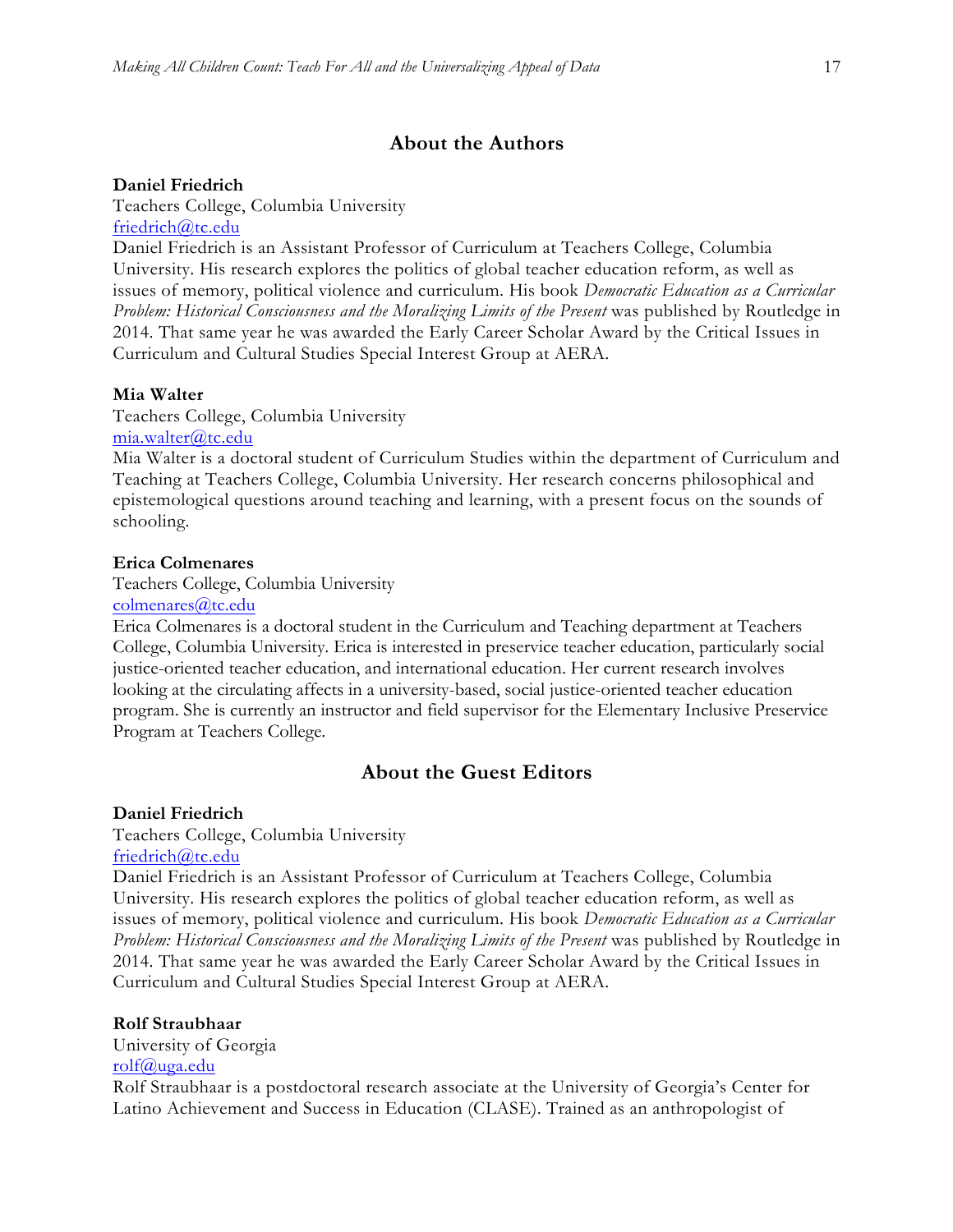educational policy, his research examines the spread, adaptation and implementation of educational policies in Brazil, the United States and Mozambique. His work has been published in the *Comparative Education Review*, *Comparative Education*, *Compare*, *Education and Urban Society*, the *High School Journal*, and the *International Journal of Qualitative Studies in Education*, among other sources. His dissertation on the spread of U.S.-based education reforms to Rio de Janeiro was awarded the 2014 Frederick Erickson Outstanding Dissertation Award by the American Anthropological Association's Council on Anthropology and Education.

## **SPECIAL ISSUE Teach For All and Global Teacher Education Reform**

# education policy analysis archives

Volume 23 Number 48 April 20th, 2015 ISSN 1068-2341

ര

SOME RIGHTS RESERVED Readers are free to copy, display, and distribute this article, as long as the work is attributed to the author(s) and **Education Policy Analysis Archives,** it is distributed for noncommercial purposes only, and no alteration or transformation is made in the work. More details of this Creative Commons license are available at

http://creativecommons.org/licenses/by-nc-sa/3.0/. All other uses must be approved by the author(s) or **EPAA**. **EPAA** is published by the Mary Lou Fulton Institute and Graduate School of Education at Arizona State University Articles are indexed in CIRC (Clasificación Integrada de Revistas Científicas, Spain), DIALNET (Spain), Directory of Open Access Journals, EBSCO Education Research Complete, ERIC, Education Full Text (H.W. Wilson), QUALIS A2 (Brazil), SCImago Journal Rank; SCOPUS, SOCOLAR (China).

Please contribute commentaries at http://epaa.info/wordpress/ and send errata notes to Gustavo E. Fischman fischman@asu.edu

**Join EPAA's Facebook community** at https://www.facebook.com/EPAAAAPE and **Twitter feed** @epaa\_aape.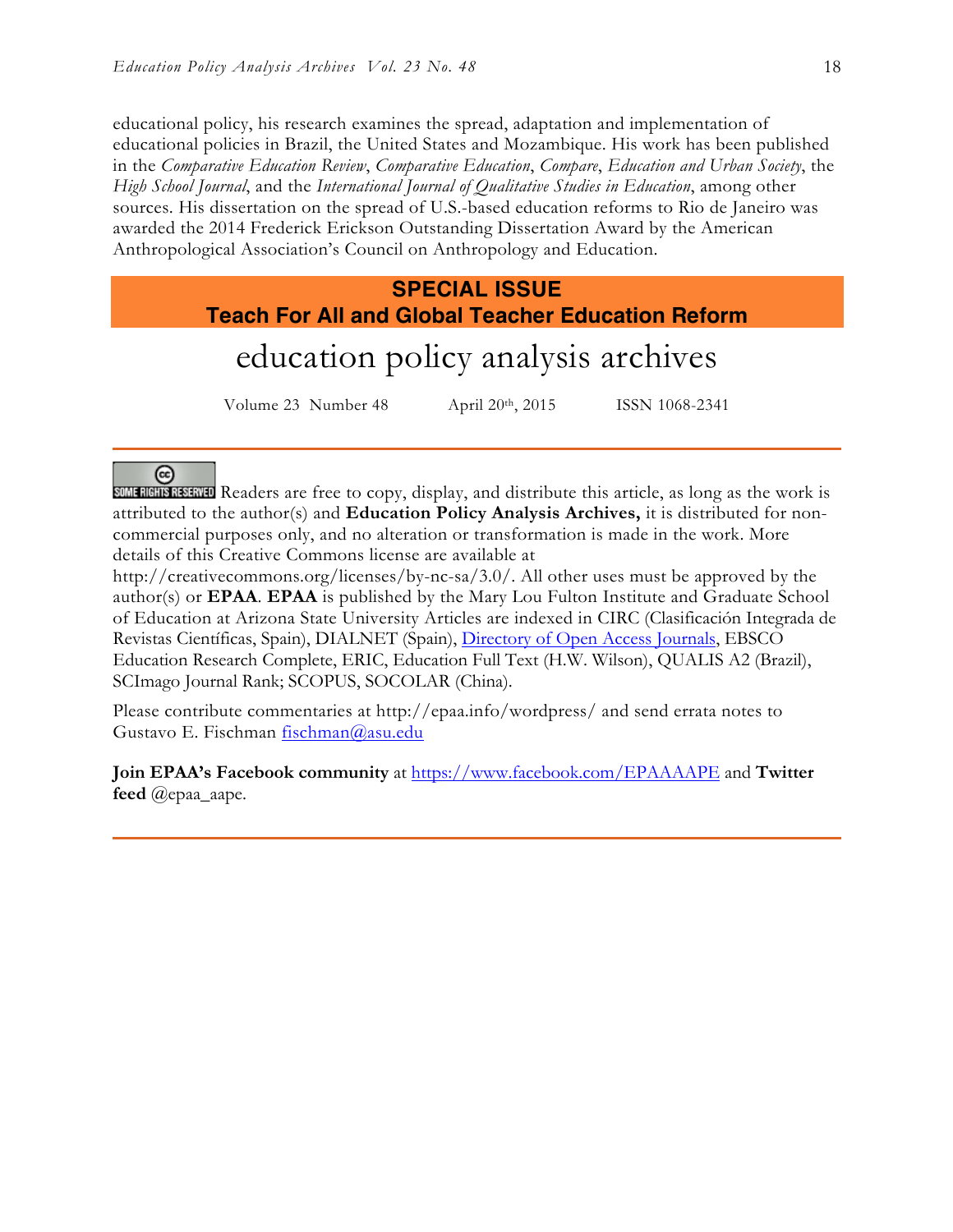## education policy analysis archives editorial board

Editor **Gustavo E. Fischman** (Arizona State University) Associate Editors: **Audrey Amrein-Beardsley** (Arizona State University), **Jeanne M. Powers** (Arizona State University)

**Jessica Allen** University of Colorado, Boulder **Jaekyung Lee** SUNY Buffalo **Gary Anderson** New York University **Christopher Lubienski** University of Illinois,

**Michael W. Apple** University of Wisconsin, Madison

**Robert Bickel Marshall University William Mathis University of Colorado, Boulder Wendy C. Chi** Jefferson County Public Schools in Golden, Colorado **Casey Cobb** University of Connecticut **Sharon Nichols** University of Texas, San Antonio **Arnold Danzig** California State University, San Jose **Antonia Darder** Loyola Marymount University **João Paraskveva** University of Massachusetts, **Linda Darling-Hammond** Stanford University **Laurence Parker** University of Utah **Chad d'Entremont** Rennie Center for Education Research and Policy **John Diamond** Harvard University **John Rogers** University of California, Los Angeles **Tara Donahue** McREL International **A. G. Rud** Washington State University **Christopher Joseph Frey** Bowling Green State University **Melissa Lynn Freeman** Adams State College **Kimberly Scott** Arizona State University **Amy Garrett Dikkers** University of North Carolina Wilmington **Gene V Glass** Arizona State University **Maria Teresa Tatto** Michigan State University **Ronald Glass** University of California, Santa Cruz **Larisa Warhol** Arizona State University **Harvey Goldstein** University of Bristol **Cally Waite** Social Science Research Council **Jacob P. K. Gross** University of Louisville **John Weathers** University of Colorado, Colorado **Eric M. Haas** WestEd **Kevin Welner** University of Colorado, Boulder **Kimberly Joy Howard** University of Southern California **Aimee Howley** Ohio University **Terrence G. Wiley** Center for Applied Linguistics **Craig Howley** Ohio University **John Willinsky** Stanford University

Urbana-Champaign **Sarah Lubienski** University of Illinois, Urbana-Champaign **Angela Arzubiaga** Arizona State University **Samuel R. Lucas** University of California, Berkeley **David C. Berliner** Arizona State University **Maria Martinez-Coslo** University of Texas, Arlington **Henry Braun** Boston College **Tristan McCowan** Institute of Education, London **Eric Camburn** University of Wisconsin, Madison **Michele S. Moses** University of Colorado, Boulder **Julianne Moss** Deakin University

**Noga O'Connor** University of Iowa

Dartmouth **Susan L. Robertson** Bristol University

**Sherman Dorn** Arizona State University **Felicia C. Sanders** Institute of Education Sciences **Janelle Scott** University of California, Berkeley

**Dorothy Shipps** Baruch College/CUNY

Springs **Ed Wiley** University of Colorado, Boulder

**Steve Klees** University of Maryland **Kyo Yamashiro** Los Angeles Education Research Institute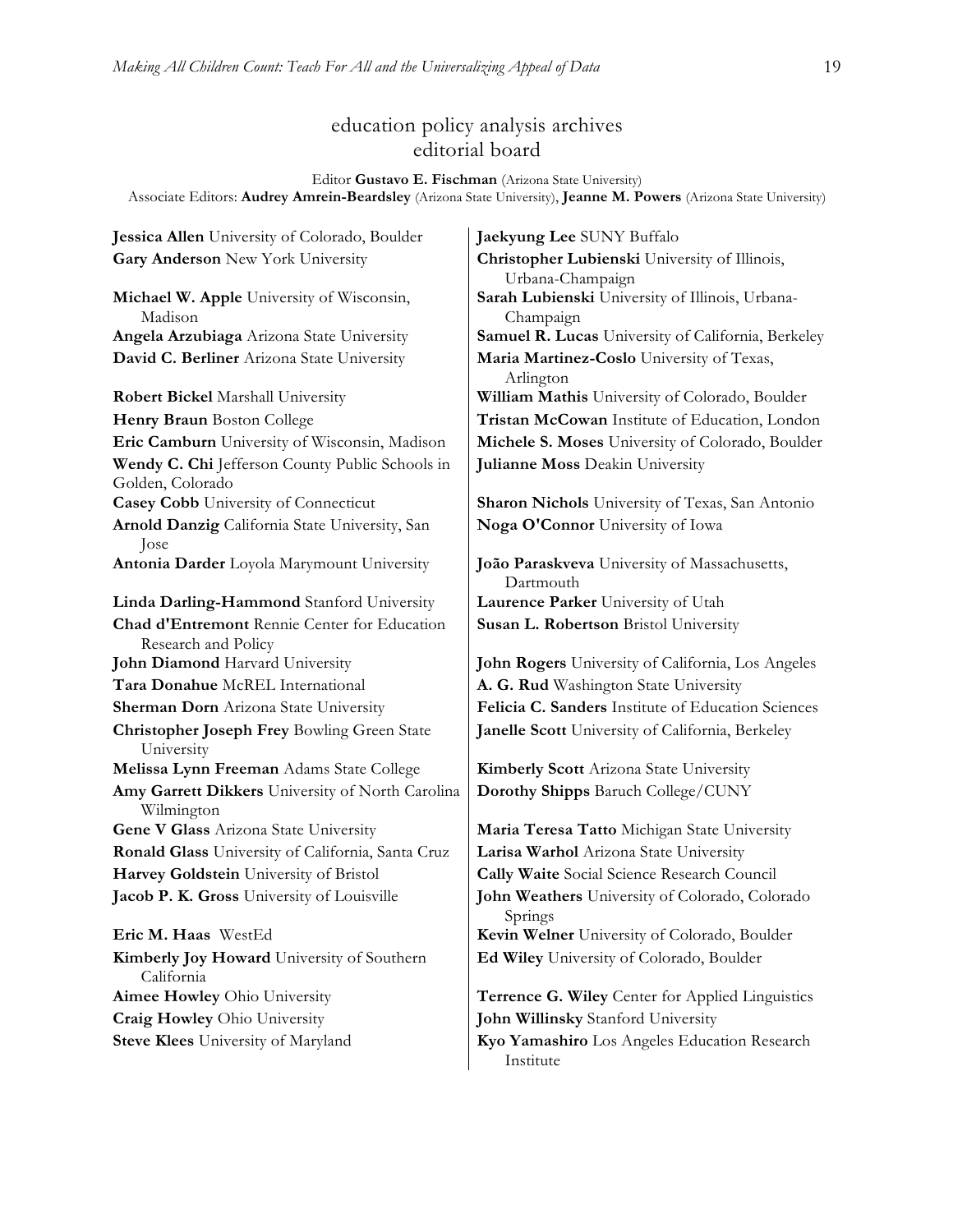## archivos analíticos de políticas educativas consejo editorial

Editores: **Gustavo E. Fischman** (Arizona State University), **Jason Beech** (Universidad de San Andrés), **Alejandro Canales** (UNAM) y **Jesús Romero Morante** (Universidad de Cantabria)

**Armando Alcántara Santuario** IISUE, UNAM México

**Pilar Arnaiz Sánchez** Universidad de Murcia, España

- **Xavier Besalú Costa** Universitat de Girona, España
- **Jose Joaquin Brunner** Universidad Diego Portales, Chile

**Damián Canales Sánchez** Instituto Nacional para la Evaluación de la Educación, México

**María Caridad García** Universidad Católica del Norte, Chile

**Raimundo Cuesta Fernández** IES Fray Luis de León, España

**Marco Antonio Delgado Fuentes** Universidad Iberoamericana, México

**Inés Dussel** DIE**-**CINVESTAV,

Mexico

**Rafael Feito Alonso** Universidad Complutense de Madrid. España

- **Pedro Flores Crespo** Universidad Iberoamericana, México
- **Verónica García Martínez** Universidad Juárez Autónoma de Tabasco, México
- **Francisco F. García Pérez** Universidad de Sevilla, España

**Edna Luna Serrano** Universidad Autónoma de Baja California, México

**Alma Maldonado** DIE-CINVESTAV México

**Alejandro Márquez Jiménez** IISUE, UNAM México

**Jaume Martínez Bonafé**, Universitat de València, España

**José Felipe Martínez Fernández** University of California Los Angeles, Estados Unidos

**Fanni Muñoz** Pontificia Universidad Católica de Perú,

**Claudio Almonacid** University of Santiago, Chile **Imanol Ordorika** Instituto de Investigaciones Economicas – UNAM, México

- **Maria Cristina Parra Sandoval** Universidad de Zulia, Venezuela
- **Miguel A. Pereyra** Universidad de Granada, España
- **Monica Pini** Universidad Nacional de San Martín, Argentina

**Paula Razquin** Universidad de San Andrés, Argentina

**Ignacio Rivas Flores** Universidad de Málaga, España

**Daniel Schugurensky** Arizona State University, Estados Unidos

**Orlando Pulido Chaves** Instituto para la Investigacion Educativa y el Desarrollo Pedagogico IDEP

**José Gregorio Rodríguez** Universidad Nacional de Colombia

**Miriam Rodríguez Vargas** Universidad Autónoma de Tamaulipas, México

**Mario Rueda Beltrán** IISUE, UNAM México

**José Luis San Fabián Maroto** Universidad de Oviedo, España

**Yengny Marisol Silva Laya** Universidad Iberoamericana, México

**Aida Terrón Bañuelos** Universidad de Oviedo, España

**Jurjo Torres Santomé** Universidad de la Coruña, España

**Antoni Verger Planells** University of Barcelona, España

**Mario Yapu** Universidad Para la Investigación Estratégica, Bolivia